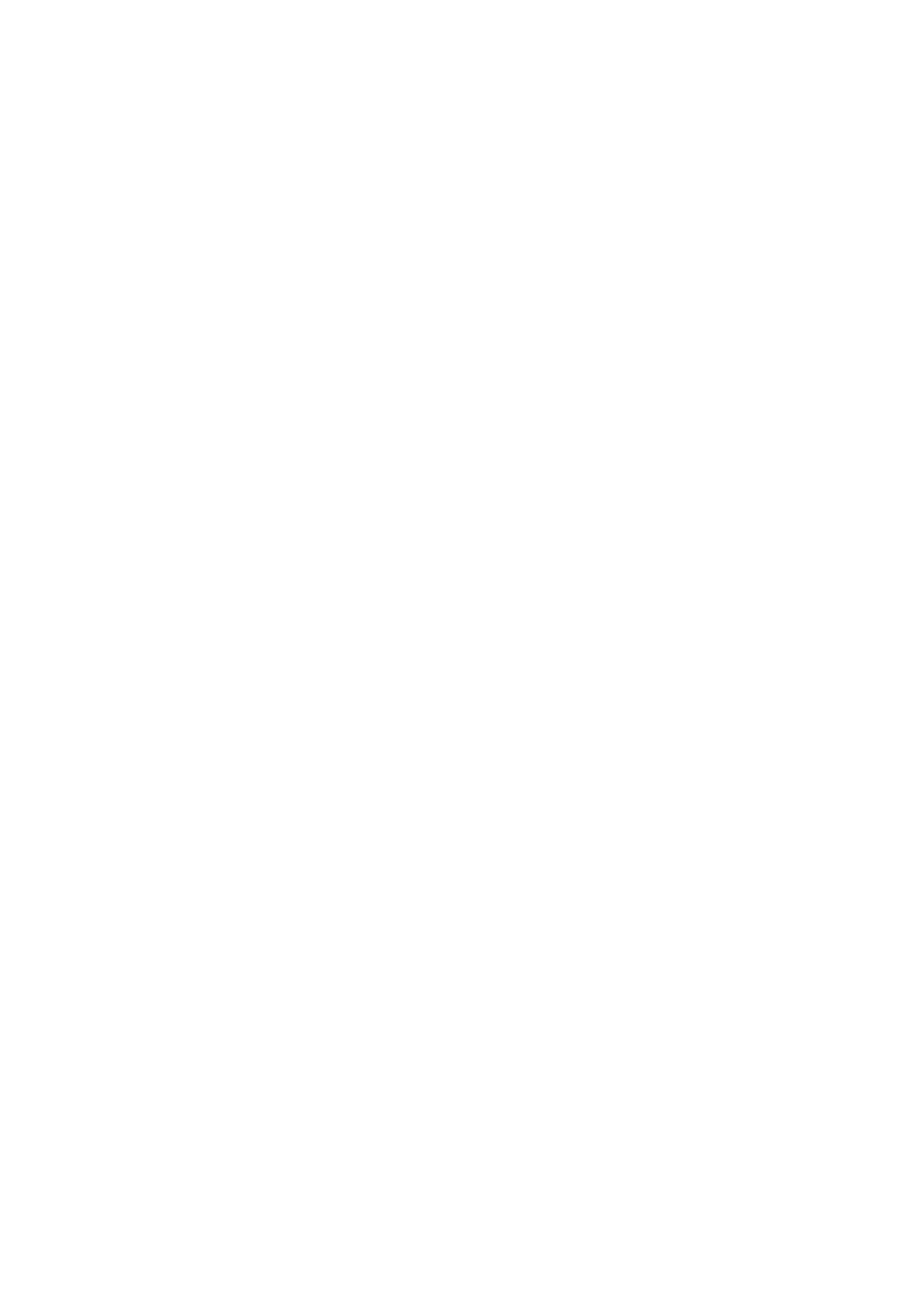Universal Credit: the problem of delay in benefit payments By Carl Packman

**Acknowledgements** 

The author would like to thank Declan Gaffney, Chris Norris, Stephen Timms MP, Claudia Wood and Tony Wilson for their helpful conversations during the writing of this report. A special thanks goes to staff who spoke to me at Citizens Advice Bureaux in the original Universal Credit pilot areas. I would also like to thank Richard Exell, Helen Nadin and Nicola Smith at TUC for their valuable comments on early drafts of this report.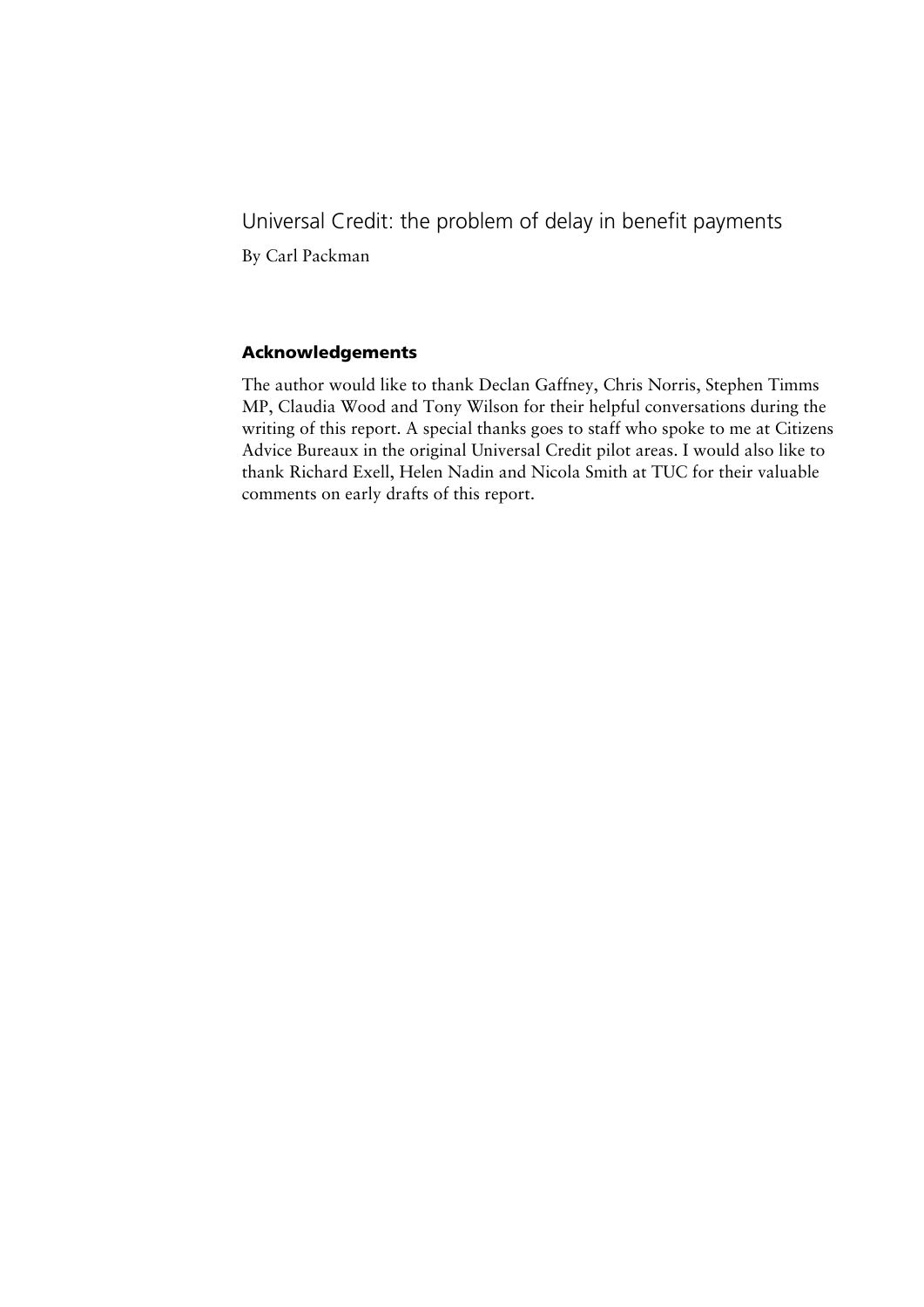

### **Introduction**

One of the more controversial aspects of Universal Credit is the introduction of a new seven-day waiting period before an individual qualifies for benefit. What is more, people on Universal Credit will have to endure a wait of one calendar month while their entitlement is calculated, and then a further seven-day wait for payment into their account, which will produce a total wait of at least five weeks before they receive any money. Given the cuts and new conditions to local welfare assistance, this wait drastically increases the risk to the claimant of hardship. They risk rent arrears, food shortages and debt. Of particular concern is the increased risk claimants will fall back on payday loans, which can leave them in dangerous debt cycles.

The Department for Work and Pensions (DWP) has admitted that more people on Universal Credit will take on debt than claimants in the current system, and that average debt levels will also be higher.<sup>1</sup> This short report looks at what changes are taking place to the welfare system, the preparedness of the DWP to deal with complications in the migration to Universal Credit and examples of hardship that are already caused by benefit delay. It concludes by setting out a number of recommendations.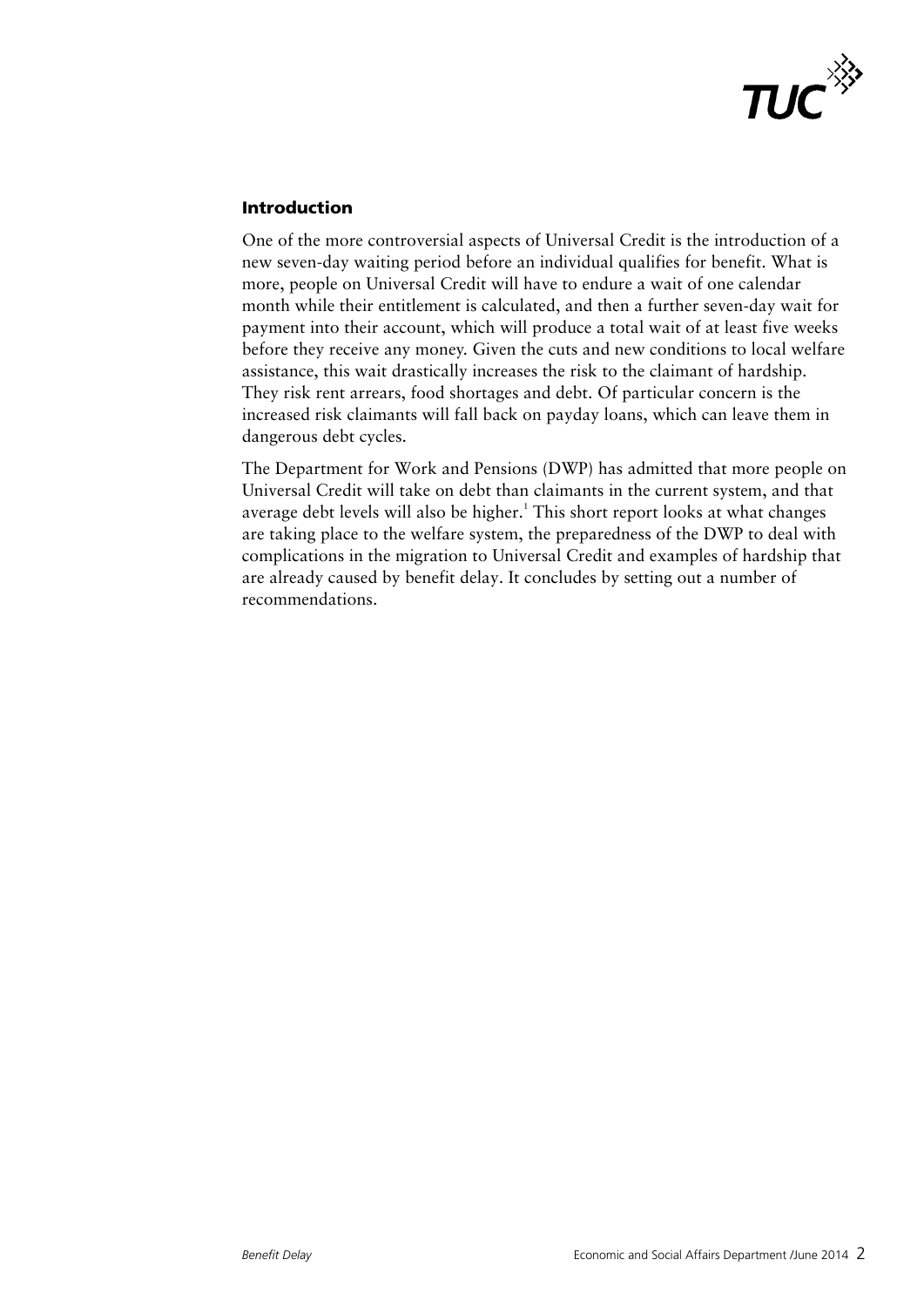

# The policy changes being introduced by the government

#### **Universal Credit**

Universal Credit is a new benefit that brings together six existing benefits into one. It will eventually come to replace:

- Income-based Jobseeker's Allowance
- Income-related Employment and Support Allowance
- Income Support
- Working Tax Credit
- Child Tax Credit
- Housing Benefit.

It is the outcome of radical thinking regarding changes to the welfare system, in large part influenced by work at the Centre for Social Justice.<sup>2</sup> The stated intentions of Universal Credit are to: simplify the benefits system; make work pay; encourage people to take more responsibility over their own money; set a precedent for financial inclusion in the future; and to ensure benefit claimants stay work-ready. Claims are to be made as a household; two individuals of a couple, for example, will be required to make a claim as one. Claims for Universal Credit will also be made online as standard and contact between recipients and the DWP, and other agencies thereafter, will be made online. Furthermore, claimants will be obliged to have their payments made into a bank account, building society account or an alternative provider such as a credit union.

Payments of Universal Credit will be on a monthly basis and if a household is in receipt of housing benefit then it will automatically be sent to the claimant rather than the landlord.

Universal Credit is being piloted in a number of areas, with the expectation that anybody who claims benefits come 2017 will automatically be placed on UC. The Universal Credit pathfinder areas are Tameside, Wigan, Warrington, and Oldham, which were all supposed to begin in April 2013. But all except Tameside began in July due to IT complications. The pilots only include the very simplest cases such as single people with no children. By October 2013 there should also have been a managed introduction of Universal Credit in London's Hammersmith and Fulham, Rugby, Inverness, Harrogate, Bath, and Shotton (the so-called "hub jobcentres"), but in the event only Hammersmith and Fulham went live.

An issue of increasing salience is the toughening up of rules on 'sanctions' (penalties for breaking the UC rules). As another TUC report on Universal Credit stated, penalties for failing to comply with the new conditionality regime will be tougher and imposed sooner than is currently the case.<sup>3</sup> Under UC, people will lose benefits for three months for a first offence, six months for a second offence and three years for a third offence. This comes at a time when DWP data shows sanctions rising. In the quarter to June 2013 around 12 per cent of jobseekers were referred for sanction, compared to 2007 when less than eight per cent of jobseekers were. One former Labour Minister at the DWP has said that while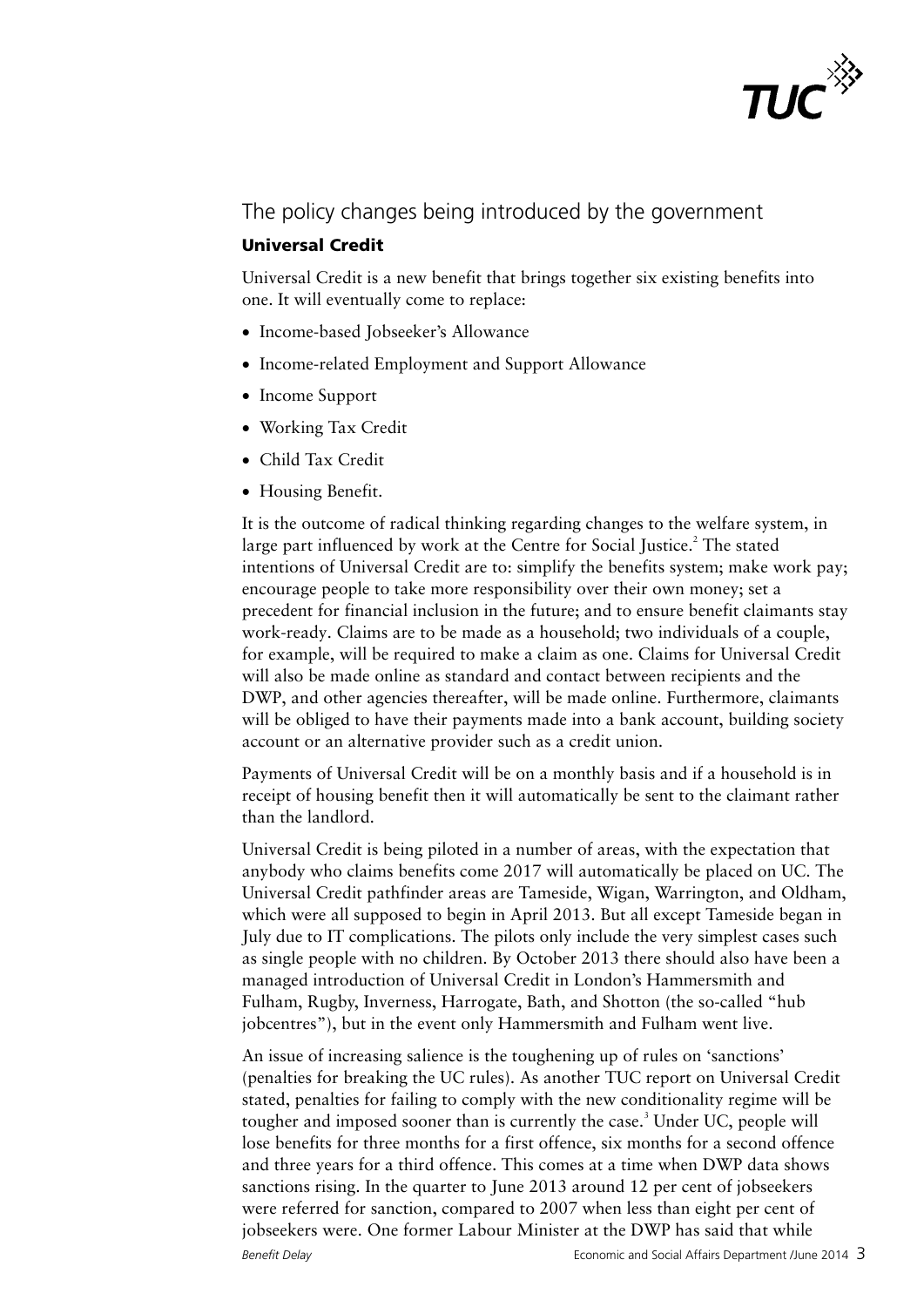

government ministers have said there is no policy of sanctions, Jobcentre Plus employees fear the prospect of job losses themselves and can often see imposing sanctions as a way to please their bosses – who are themselves under pressure to save money.<sup>4</sup>

One of the more controversial aspects of Universal Credit is the introduction in April 2015 of a new seven-day waiting period before an individual can claim benefit that will never be paid back. This will be introduced for Jobseekeer's Allowance and Employment and Support Allowance in October 2014 and extended to Universal Credit in April 2015.

What is more, most claimants will face a long delay before they receive their first payment. After claiming (and waiting seven days to become entitled), there will be a one calendar month (that is, usually about four and a half weeks) assessment of how much Universal Credit the claimant is entitled to. Following this, claimants will have to wait a further seven days until payment is received, bringing the total waiting period to at least five weeks from the first day when the claim was made. If the seven waiting days are in addition to the assessment period and further delay, the wait for first payment will be at least six weeks. (This issue had still not been decided by Ministers when we went to press.) This delay has the potential to be especially damaging for those newly out of work, trying to control their finances without recourse to debt or rental arrears. Even DWP's own analysis of the impacts on JSA and ESA claimants demonstrates that substantial numbers of claimants will be at risk of financial hardship as a result of this measure, with disabled people particularly badly affected.<sup>5</sup>

#### **Are benefit claimants better off under Universal Credit?**

For a policy change predicated on the assurance that few taking it up will be worse off, there has been a long debate about what the actual benefits of Universal Credit are, and for whom. The government has always said that 3,100,000 people will be better off, 2,400,000 will experience no change, and 2,800,000 will be worse off on Universal Credit.<sup>6</sup> One report by *The Guardian* pointed out that of the 2,800,000 hardest hit 800,000 will lose an average of £137 per month and 300,000 will lose as much as £300 per month.<sup>7</sup> As a Joseph Rowntree Foundation report on UC pointed out in July 2013, those without children fall furthest below a minimum income if they do not work, but also find it easiest to get above this standard by working, particularly if they live as couples.<sup>8</sup> Looking at this in 2011, the Institute for Fiscal Studies pointed out that on average couples with children will gain more (in cash and as a percentage of income) than couples without children, who will gain more than single adults without children. It is lone parents who will on average lose out in the long run, though the report also points out that there will be winners and, in the end, losers amongst all family types.<sup>9</sup> One group clearly at a disadvantage will be single people with no work, who will find themselves with less than half of what they need – just under 40 per cent of the Minimum Income Standard<sup>10</sup> requirements after rent and council tax. $11$ 

Universal Credit is a single payment, replacing several separate benefits. This makes assessing it easier for claimants to assess their personal circumstances when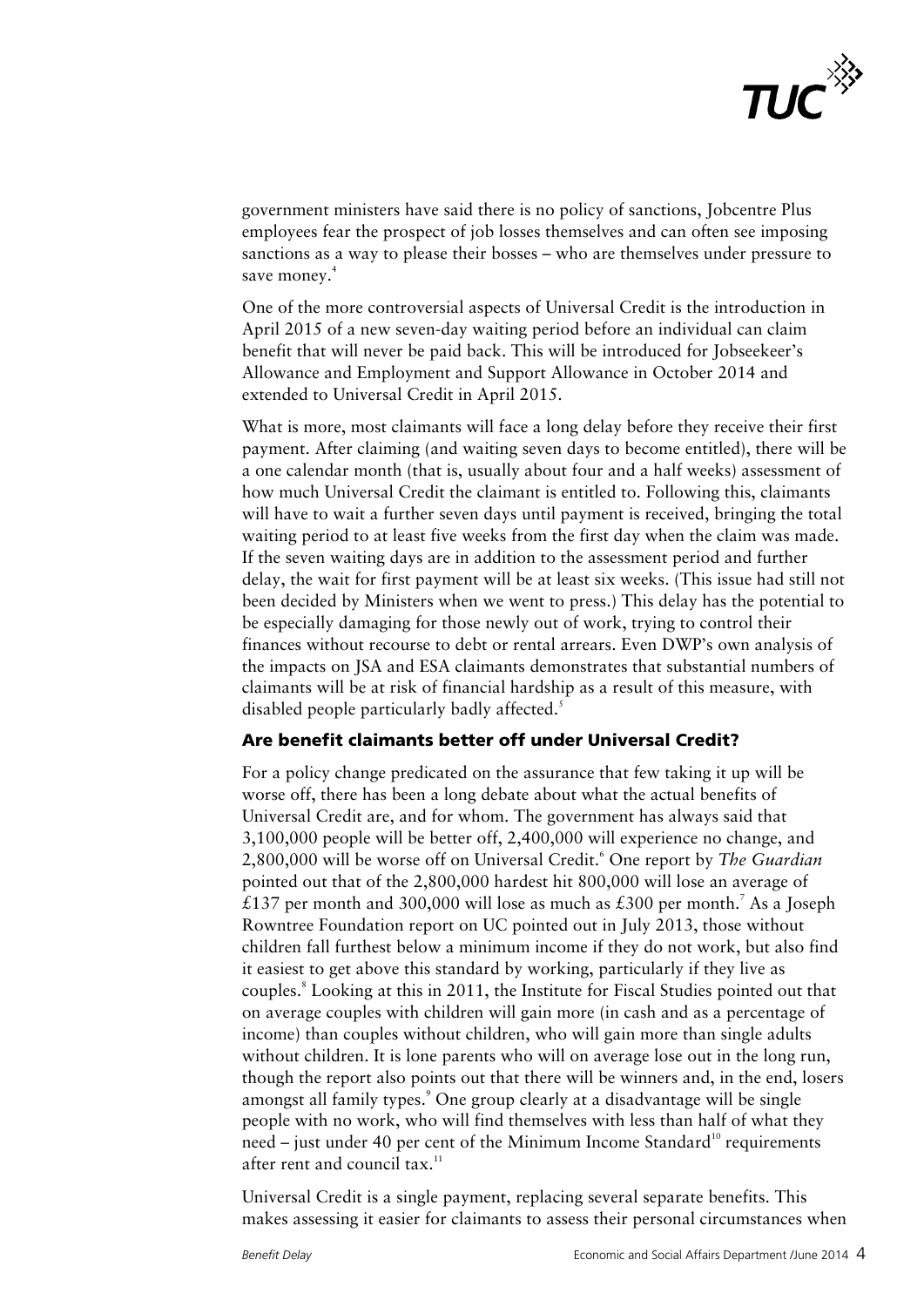

working out whether going into work will pay or not; but it is not without its risks. While UC allows single parents, for example, to earn around  $£60$  per week, if any more than this is earned then benefits will drop significantly while childcare costs will go up.<sup>12</sup> Overall, working some hours rather than none on Universal Credit will typically be better for claimants, but people already working in lowpaid jobs may be worse off. Furthermore, the wider reduction in entitlements from welfare reform undermines any positives about UC.

# Wider welfare changes

The gradual movement towards Universal Credit takes place while there are ongoing changes in general to the welfare system. George Osborne's Autumn Statement in June 2013 made clear that welfare spending would be where he would continue to target his cuts. On the same day that he gave the highest earners an average tax cut of £100,000 The *Telegraph* ran an article with the dystopian headline: "Britain can no longer afford welfare state".13 In brief, those significant changes to the welfare system include:

 Work Capability Assessments for those receiving Incapacity Benefit with those found capable of work migrated to Jobseekers' Allowance (beginning April 2011, completed March 2014)

 Housing Benefit deductions for claimants who have other adults living in the same property as them (beginning April 2011)

 deductions in the maximum entitlement of Housing Benefit to single people aged between 25 and 34, now equivalent of the Shared Accommodation Rate (beginning January 2012)

• reductions in maximum Housing Benefit paid for working age tenants, otherwise known as the Bedroom Tax (which already exists for those claiming before April 2011, applies to all housing benefit claimants of working age from April 2013)

• a total benefit cap of £26,000 per annum, or £500 per week

• the replacement of the Disability Living Allowance (DLA) with the Personal Independence Payment (PIP)

• the replacement of the Council Tax Benefit with local council tax support schemes

• the abolition of the discretionary Social Fund and its replacement with a devolved local scheme, with a substantial decrease in the budget**.**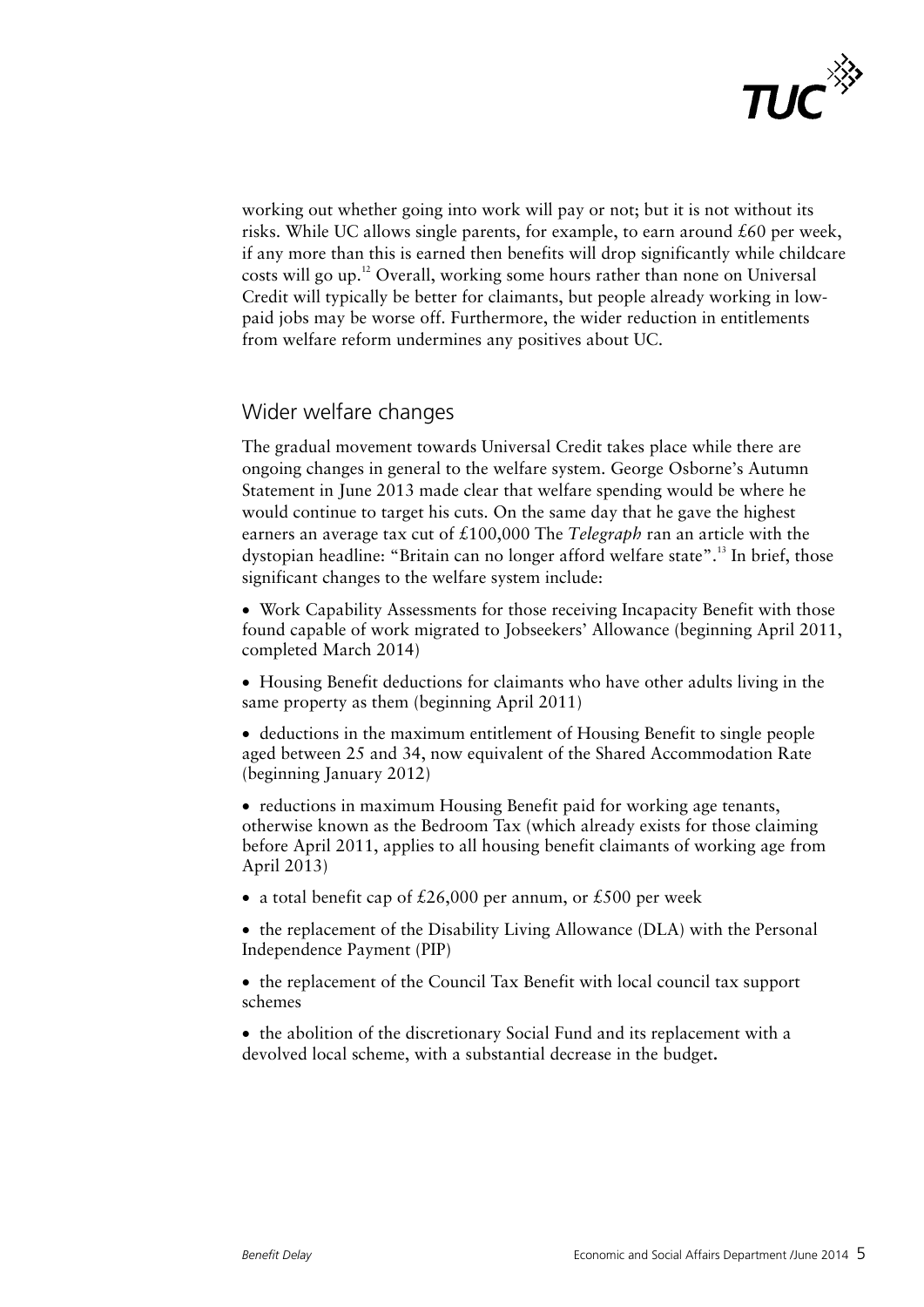

# Are the DWP and claimants prepared for the coming changes?

There is a substantial range of evidence to suggest that neither the DWP, nor claimants themselves, are ready for the migration over to Universal Credit. The most scathing review of Universal Credit comes from the National Audit Office, which in its September 2013 report said that the DWP had not achieved value for money and, further, had been unable to assess the value of the systems it had spent over £300m to develop. In sum, £34m had already been written off and approximately £303m was at risk. Only a few months after the DWP defended the IT system it was creating – claiming it would reduce administration costs, fraud, error and overpayments – official figures found that the amount that was being underpaid in benefits due to official error, not fraud, was £500m–£20m more than will supposedly be saved by the controversial Bedroom Tax.

Even more seriously, there is a real risk that administrative errors linked to the shift to UC will lead to real hardship. Last year over 32,000 benefit claimants expecting payments on Christmas Eve were left without money over Christmas due to a DWP blunder. Cases like this remind us that a simpler system is necessary, but given continued IT concerns readiness to deliver by 2017 – which is already a delayed timetable – seems ambitious. $14$ 

A matter of deep concern is whether the DWP is ready for more complex situations arising under UC. The pilot, or pathfinder areas, had very strict criteria for the 1,000 benefit claimants chosen to be test cases for Universal Credit – namely claimants with the least need. One North East England CAB branch manager said "The DWP was sure of who was to be placed on it: under-25s, single, no housing costs. The small grouping now includes couples on that list. The easiest ones who had a safety net." Another CAB in the North East said: "Users on Universal Credit now are computer literate, but what about come 2015 when addicts and those with mental health problems join?"<sup>15</sup>

These issues aside, the DWP has insisted that UC will be delivered on budget, and on time.16 However, even if this is the case, DWP figures largely rely on there being a smooth transfer from existing benefits to UC. That means reliance on significant behavioural change by benefit claimants, around issues including budgeting money, relationships with landlords (where claimants are renting their accommodation), internet use, and use of mainstream banking services.

Evidence suggests there are considerable concerns among benefit claimants today that the DWP seems not to have taken into serious consideration. The baseline results of Citizens' Advice's Universal Credit Managing Migration Pilot,<sup>17</sup> for example, found that 92 per cent of the 1,700 people interviewed who were UCrelevant (i.e. in a position where Universal Credit would theoretically be suitable for them) said that they were not yet ready to migrate to Universal Credit. Eightyfive per cent said they would need help in more than one of the capability areas (monthly payments, budgeting, getting a bank account or using banking facilities and getting online) and 38 per cent said they would need support on all of them.

The DWP will now offer personal budgeting support for Universal Credit claimants; however, there is already evidence of this being a problem in some job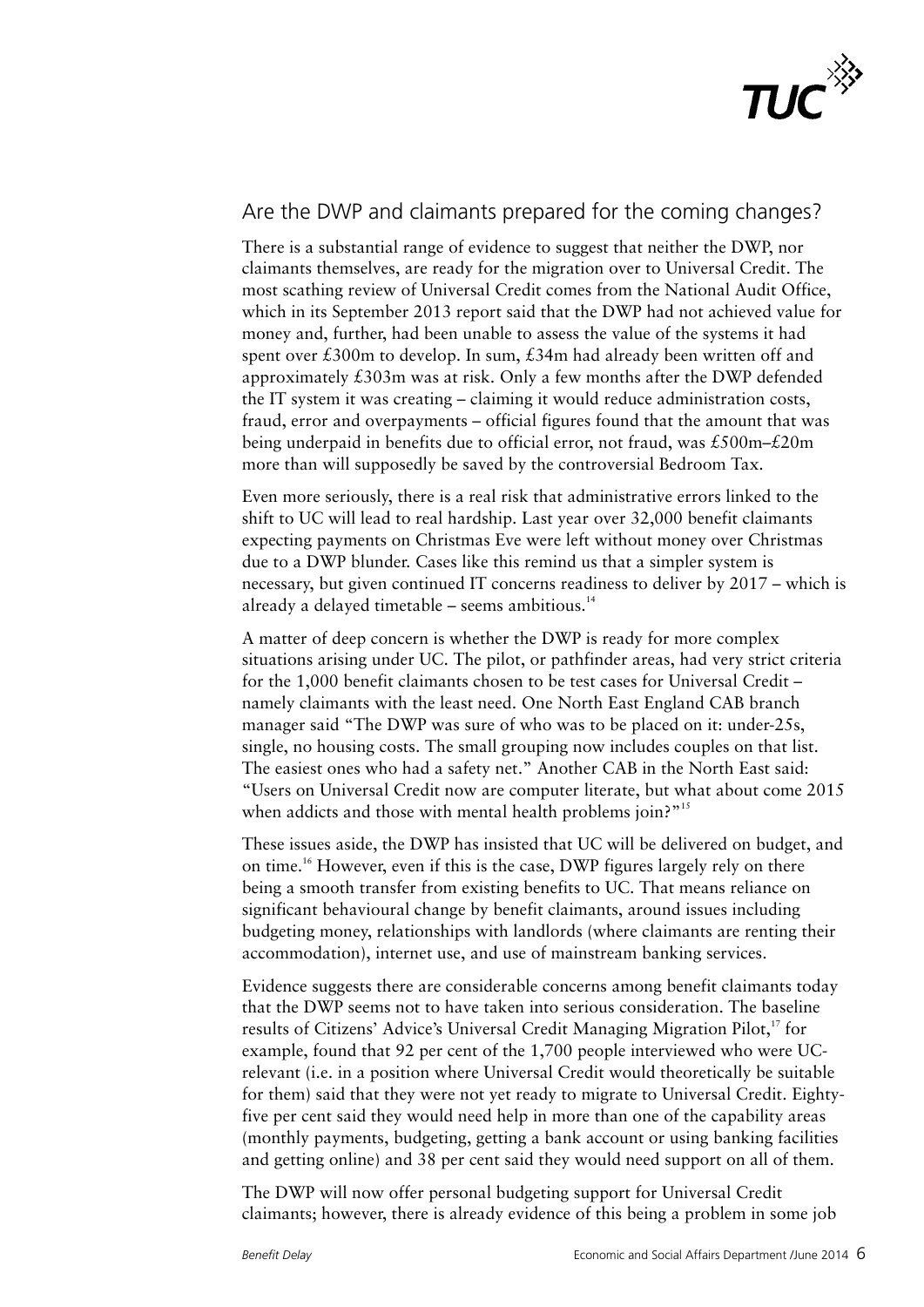

centres in pathfinder areas. One CAB branch manager in a pathfinder area branch said: "We have had at least two glaring examples of Jobcentre Plus/UC staff being so unsure of the criteria for UC that clients came to us complaining that they had been shuffled backwards and forwards between the two agencies several times, neither admitting that they were the correct centre. It was left to CAB to sort out." In addition, it is unclear whether the support will be widely available or tightly targeted on those already facing significant financial problems.

While the Rt Hon Iain Duncan Smith MP, Secretary of State for Work and Pensions, told Ministers, during an evidence session with the Work and Pensions Committee back in September 2012, that "the 'weekly pay packet' at the factory gate is a thing of the past", research by the Social Market Foundation found that only half of all employees earning under £10,000 per year are paid monthly. Four in ten of those in the lowest two income quintiles are paid weekly.<sup>18</sup> The implication is that monthly instalments of Universal Credit will not necessarily better prepare all UC-ready claimants for the financial position they would face were they to move back into employment.

Improvement to personal budgeting is clearly a good skill to be equipped with but we should be careful not to suggest that low-income households are where they are because of poor budgeting skills, overlooking the reality of the sums they often deal with, and the rising cost of living. However, while many low-income claimants are exceptionally good at managing their money, covering everyday expenditure and one-off contingencies on very tight budgets, unfortunately given the very low levels of benefit entitlement many people in low-income households do find that at times they struggle to make ends meet, which can lead to a higher incidence of debt problems. An official report by the Universal Credit evaluation team at the DWP found that many social housing tenants have problems with debt and rent arrears that might compound possible problems with personal budgeting. Commenting on the different approaches local authorities have taken, the report said that "results have been 'mixed'".<sup>19</sup>

The DWP is being very optimistic, as shown by its very ambitious assumptions about Universal Credit migration. These are: that it will be achieved on time and on budget; that all participants will be willing and able to move from fortnightly payments to monthly ones (whether they are in work or on previous benefits); and that all claimants will be able to pay rents directly themselves without prioritising other outgoings. The DWP also assumes that claimants will be using the internet, and becoming banking-ready. And there is very little thinking, at least in public, by the DWP about contingency arrangements if these things do not all go to plan. After all, even among people who will be UC-ready, there are still a great many who struggle to budget with the sums they have, are used to rents going straight to landlords, struggle to afford the internet (let alone use it confidently) and who don't use banking facilities. Perhaps the ongoing uncertainty about UC has meant the DWP have taken their eye off the ball.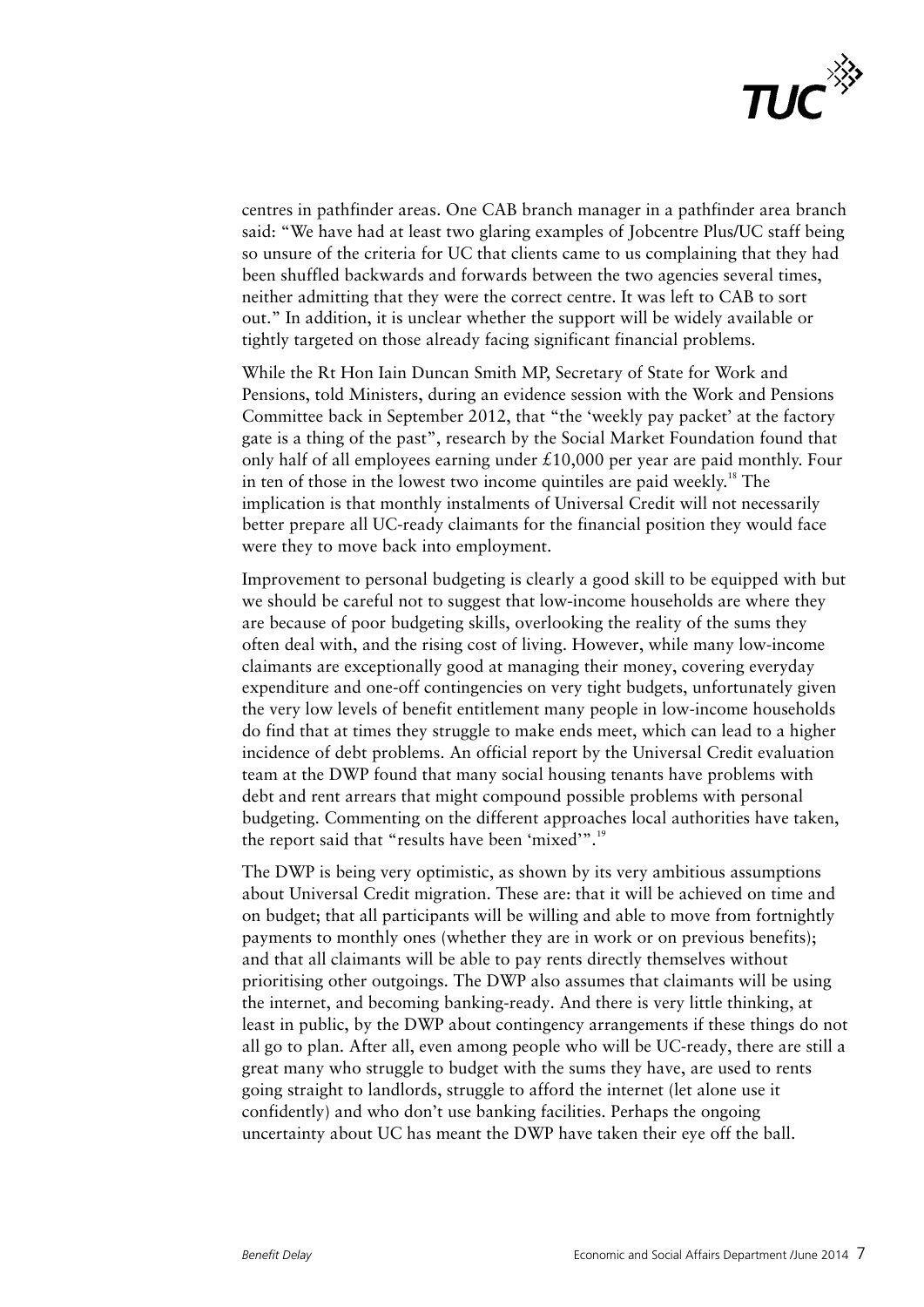

# Hardship and Universal Credit

The principle concern here is that the DWP, in all its previous examinations of Universal Credit, has taken little consideration of increased delay to the benefit claimant. We know that delay has been a principal cause of hardship to benefit claimants historically, whether as a result of official error, or because of the standard three-day wait for a Jobseeker's Allowance claim. But it seems particularly bewildering that a system designed specifically to simplify benefits when a person's circumstances change adds on waiting days for eligibility at the start. A sophisticated system should surely be aiming to decrease the wait.

Moreover, it is equally worrying how little attention has been given by the DWP to the extra pressure this waiting period will add to a newly unemployed person trying to manage their finances under new circumstances, on top of the longer wait for a first payment of Universal Credit.

Claimants will not be paid during the waiting period for eligibility for Universal Credit, not even in arrears. In addition, in a further shift from the current system this unpaid period will be applicable to the whole claim including housing, child and disability elements. Access to local welfare assistance to make up for any hardship caused to the claimant will depend upon the state of the local authority's funds – which, as a result of government cuts, have been reduced and subject to even stricter criteria rules (with some funding set to be removed all together from  $2015/16^{20}$ ). The extension of more unpaid days while waiting for benefit eligibility risks putting more claimants at high risk of rent arrears, reliance on food banks and higher debt.

## **Food banks**

The use of food banks has been increasing steadily since 2005. There are more food banks in the UK than many may realise: there were once thought to be around 700, but a 2014 crowdsourced database shows that the figure is now around  $926^{21}$ 

Between April and September 2013 alone over 350,000 people received food from the Trussell Trust. 346,992 people received a minimum of three days' emergency food from Trussell Trust foodbanks in 2012-13, compared to 128,697 in 2011– 12 and 26,000 in 2008–09. Of those helped during the first quarter of 2013–14, some 52 per cent were referred to foodbanks by frontline care professionals due to problems with benefits. During that same period in 2012/13, 43 per cent of referrals were due to benefits problems – representing an overall increase of 21 per cent in people referred to foodbanks with benefits problems.<sup>22</sup>

## **Table 1. Numbers given three days' emergency food by the Trussell Trust, 2008/9 to 2012/13**

| 2008/9<br>. | 'በበ9/1በ<br>. | 2010/1<br>∵ ن∠ | $701111$ | 7/17<br>201 |
|-------------|--------------|----------------|----------|-------------|
| 26,000      | ,000<br>41   | ,468           | 28,697   | 346,992     |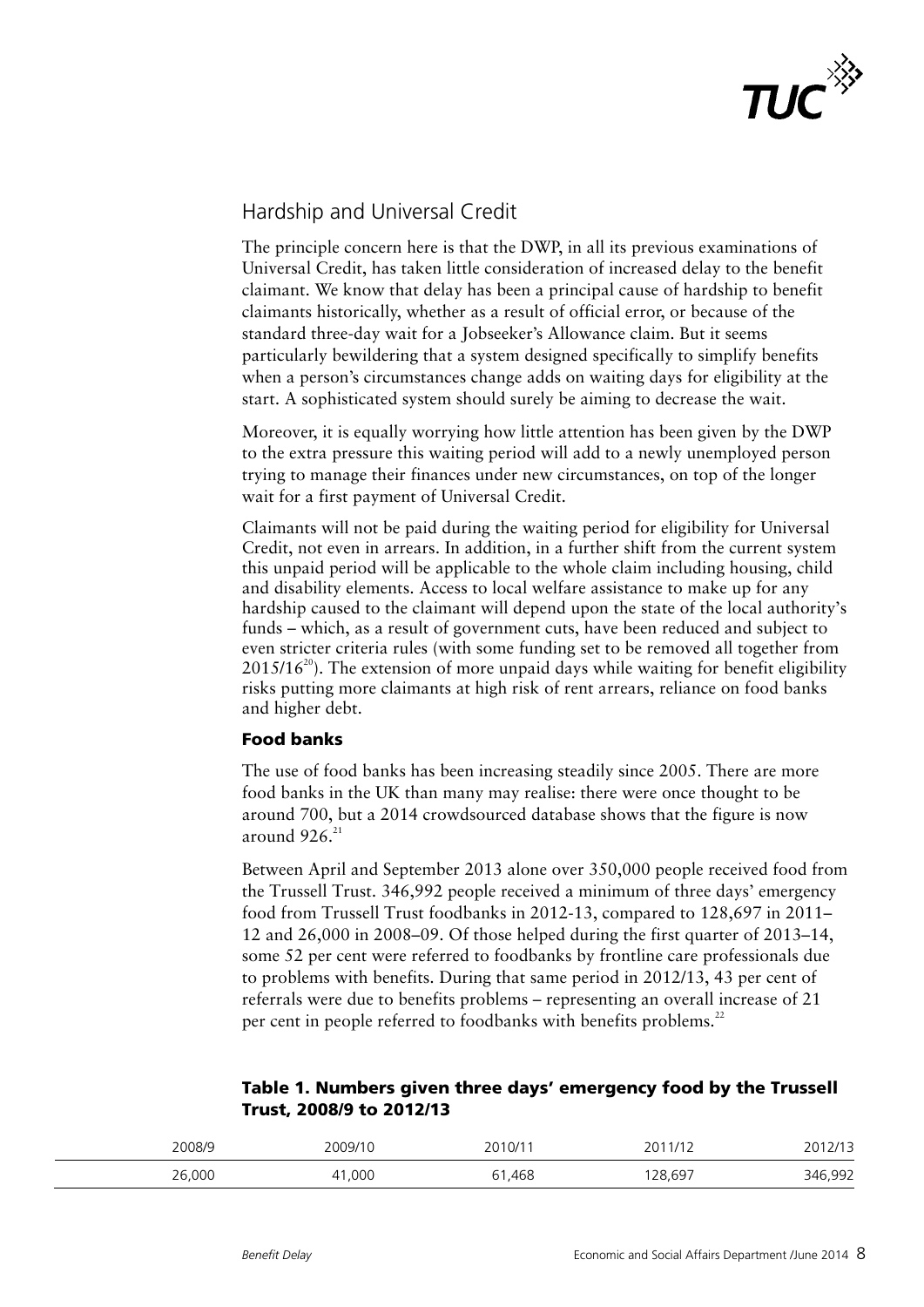

Lord Freud, the life peer and Parliamentary Under Secretary of State for Work and Pensions, suggested that the reason for growth in the numbers of people turning to foodbanks was simply a question of supply – that more foodbanks are opening and more people wish to receive a free meal.<sup>23</sup> But Chris Mould, the director of Trussell Trust, pointed out that food banks are not drop-in centres; they require referral. Adrian Curtis, the Foodbank Network Director of Trussell Trust, also confirmed that referrals relating to benefit delay are historically, and pre-welfare reform, a reality.<sup>24</sup>

#### **Arrears**

The number of people going to Citizens Advice with rent arrears rose in every region of England in 2013 – indeed in the second quarter Citizens Advice Bureaux gave advice on the following:

 22,412 issues about social housing rent arrears – a 13 per cent increase on the same period last year

 2,840 issues about possessions claims due to rent arrears in the social housing sector – a 38 per cent increase on the same period last year

 2,736 issues about threatened homelessness in social housing – a 12 per cent increase on the same period last year

 3,307 issues about Discretionary Housing Payments – a 110 per cent increase on the same period last year.<sup>25</sup>

The introduction of Universal Credit has also had a significant strain on both private rental tenants and landlords. Already the main trade body for landlords, the National Landlords' Association (NLA), has released advice to their members notifying them to avoid the worst case scenario and plan lettings "on the basis that you may only receive rent 10 out of 12 months".<sup>26</sup> Landlords themselves are beginning to anticipate arrears even before they happen. It has been confirmed by the NLA that one of the biggest concerns for landlords is uncertainty and a lack of confidence about what the result of the government's welfare reform agenda will be. $27$ 

The government once argued, back in 2010, that after cuts to housing benefit landlords in the private rented sector would take lower rents from people, modifying their prices to take into consideration the shortfalls of their tenants.<sup>28</sup> Unsurprisingly this has not been the case. The same goes for the government's assumptions under Universal Credit. Given the uncertainty landlords face, the chances of them taking a charitable view of benefit cuts means that fewer of them will rent to claimant tenants. Indeed data from the National Landlords' Association shows the number of landlords letting to people on benefits has halved from (46 per cent) to just one in five (22 per cent) in the last three years. Government cuts and uncertainty about Universal Credit are already having a real impact.

Furthermore, the prospect of letting to people who may go up to six weeks without money, which will certainly result in more people having greater budgeting issues further up the line, is a worrying one for landlords and tenants alike.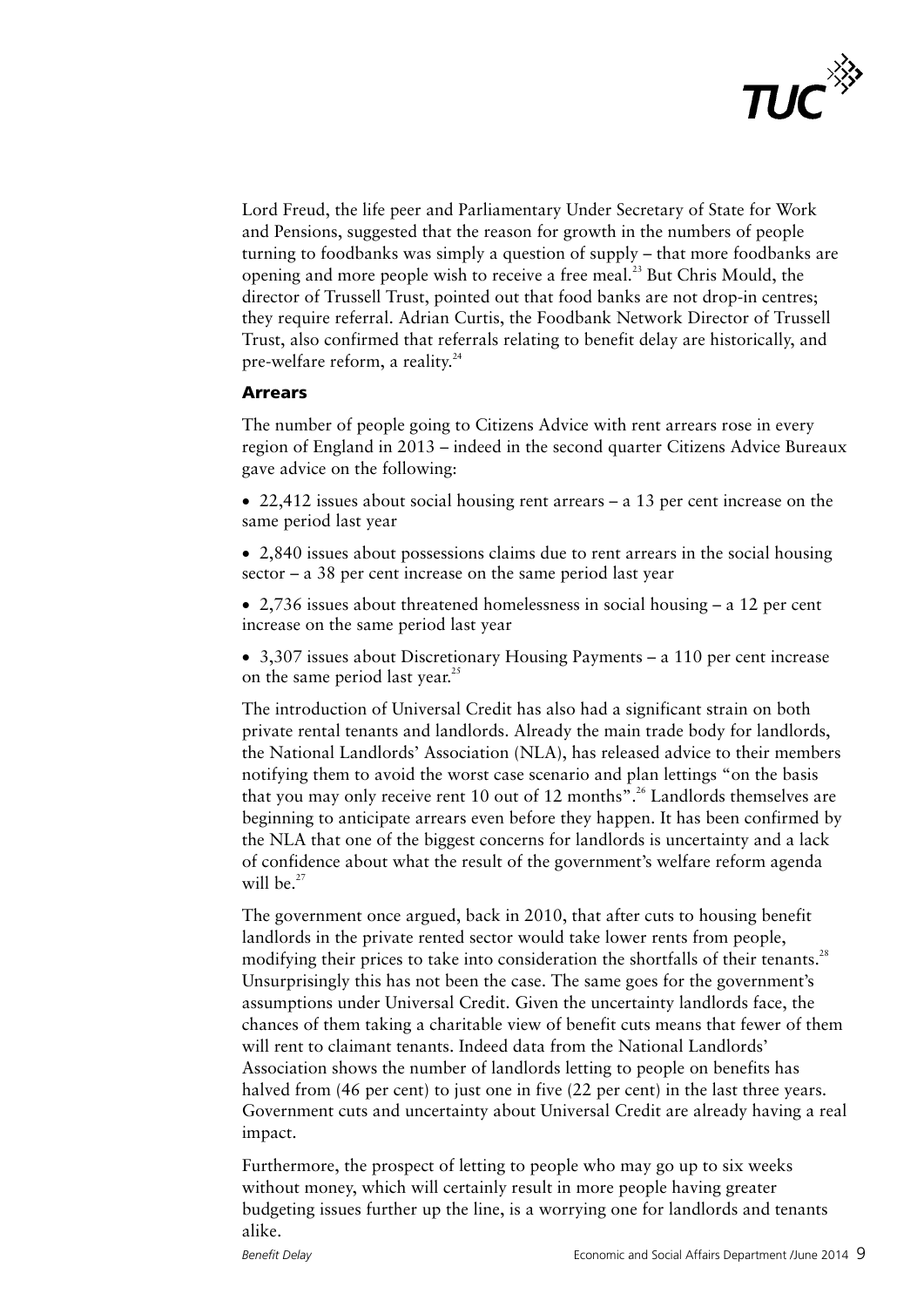

## **Debt problems**

Evidence shows that there is a greatly increased chance of debt problems among those with low incomes. The DWP has drawn on this point itself. When carrying out their evaluation of the UC pilot stages it found that 34 per cent of Universal Credit claimants rely on debt, support from friends and family and advance payments to top up their incomes. That is not an insignificant amount – and it must not be forgotten that the relatively few claimants involved in the pilot stages were the least complicated cases.

Figures from the British Household Panel Survey found that in both 1995 and 2000 debt to income ratios were highest for low-income households.<sup>29</sup> For example, people in poverty in 2000 tended to have debts relative to their incomes 20 to 25 per cent higher than those of the population as a whole. One suggestion by the Joseph Rowntree Foundation, when analysing these figures, was for the government to explore the "substantial expansion of the Social Fund as a means of improving access to credit by people in poverty".<sup>30</sup>

The government eventually took a different route. Instead, they have abolished the Social Fund, and replaced it with local welfare assistance schemes with lower funding. Prior to April 2013, the Social Fund was made up of three different components: Budgeting Loans (interest free); Crisis Loans (interest free); and, Community Care Grants (non-repayable grants). Research carried out by the Centre for Responsible Credit has found that in the new localised system "Many local authorities are implementing tight eligibility criteria and their assistance is less likely to involve cash payments, with in-kind support such as food parcels and voucher schemes used in their place."<sup>31</sup> Indeed as suspected by organisations running food banks, the hard work of non-profit charities who work with volunteers around the clock to feed people who would otherwise go hungry is now a vital part of the welfare system.

To be sure, the Social Fund needed reform. It was introduced in 1987, during the Thatcher days. Norman Fowler, who served as a member of Margaret Thatcher's cabinet from 1981 to 1990, instituted what came to be known as the 'Fowler reforms' of the social security system, under which the Social Fund was introduced. One of the most frequent criticisms of it was how long it took to be given to the recipient. In her book *Hard Work,*<sup>32</sup> Polly Toynbee described applying to her local authority for a Social Fund loan: after making her application, she was told she would have to wait several weeks. For recipients, this meant weeks without money. For her, when it did come in, it was less than she had applied for.

During one survey carried out by Citizens Advice of a CAB branch in Dorset.<sup>33</sup> it was found that rejections for the Social Fund were all too common. Claimants' experiences of being refused crisis loans included:

- one was told he had already made too many applications
- one had reapplied within 28 days of a previous social fund application
- one was refused a loan on the grounds that a broken bed was not considered a crisis (though CAB later helped the client secure a budgeting loan but waited three months from the original claim)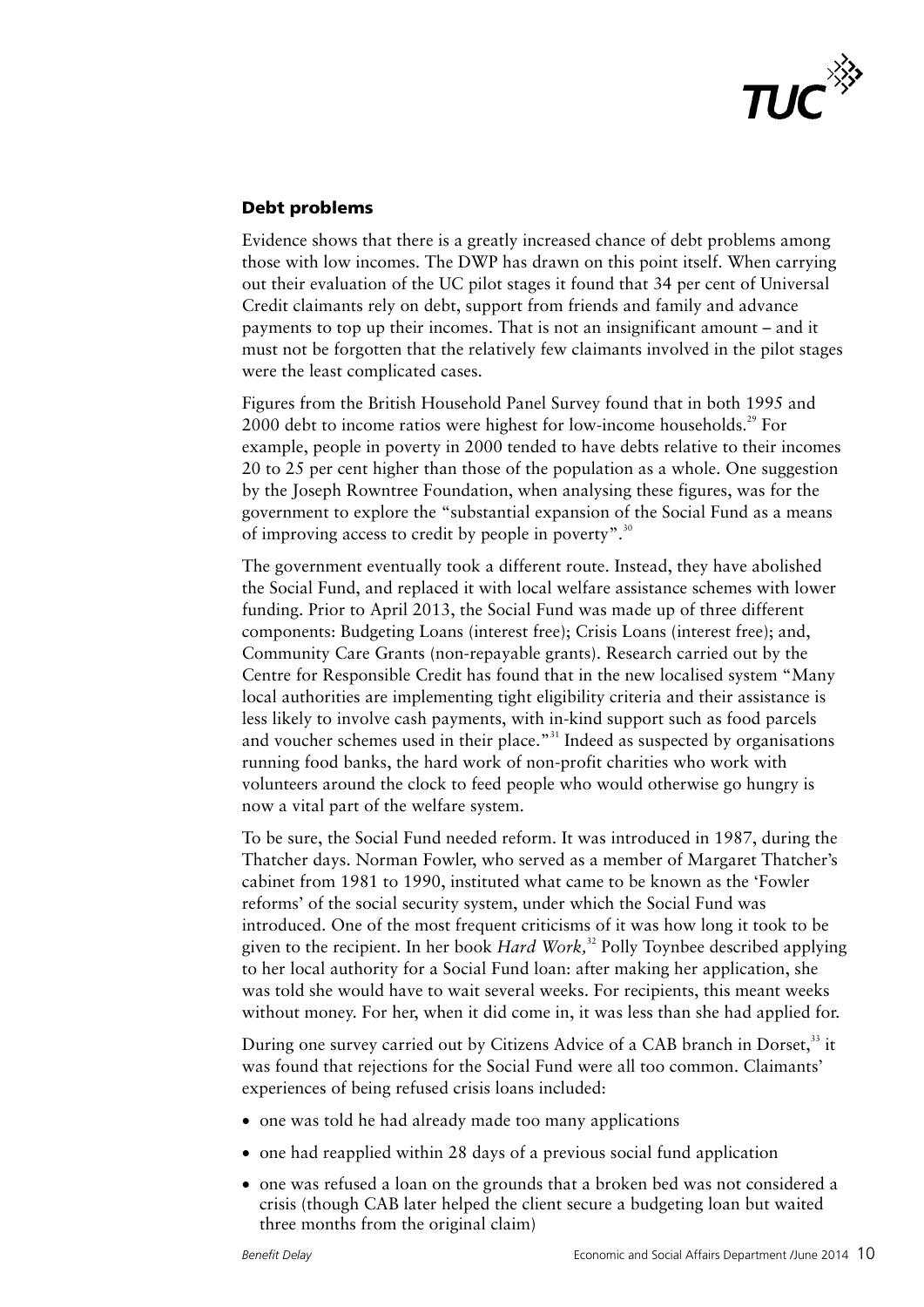

• another was unable to attend an interview at the time given and was therefore refused.

Citizens Advice carried out another survey of CAB advisers,<sup>34</sup> looking at local support, which at the time began to replace community care grants. Sixty-seven per cent of advisers said they had seen clients who had turned to high cost credit, such as home credit, payday lending, bills of sale and unlicensed lenders. Only 13 per cent said they had not seen this happen.

The Children's Society carried out some work to audit what kind of welfare assistance systems local authorities had used to replace the Social Fund.<sup>35</sup> The majority were greatly downsized in their reach, which does not bode well since the Social Fund needed a boost, not a cut. In total, they found six local authorities that explicitly stated that access to credit would be considered in deciding whether to make an award. As funding for local welfare assistance has been reduced so much we can expect to see more local authorities toughen the criteria on which a claim is assessed. In short, the help given to those people experiencing hardship has been cut so hard by the national government that being able to access unsecured debt now seems to count against those who want to apply for crisis loans. It appears that the UK is moving towards a situation where government policy implicitly directs claimants towards high cost unsecured credit rather than local welfare assistance.

This trend is being exacerbated by ongoing reductions in support for local assistance schemes. In 2011/12, Community Care Grants and Crisis Loan expenditure was over  $£270m$ ; the DWP has allocated a programme budget of just £178m to support the provision of local welfare schemes in 2013/14.<sup>36</sup>

Debt will be an especially significant problem for those who struggle to make ends meet during the period of at least five weeks when they are without any support.

# Universal Credit advances

After extended correspondence with the office of Lord Freud the DWP has provided some useful guidance about the advance payments that will be available to Universal Credit claimants.

#### **Claimants making a new claim for Universal Credit**

People making a new claim for Universal Credit can apply for a Universal Credit Advance (new claim). This is meant to help them until they start receiving regular payments of Universal Credit, and is very limited: the maximum is usually 50 per cent of the amount they are likely to get per month, though they may be eligible for up to 100 per cent where their pay day has passed and they don't yet have their Universal Credit award. The Advance is recovered: where it is made after the payment due date, it is recovered immediately from the arrears that are due to them. Otherwise it must normally be paid back within six months (though this may be extended by three months in exceptional circumstances).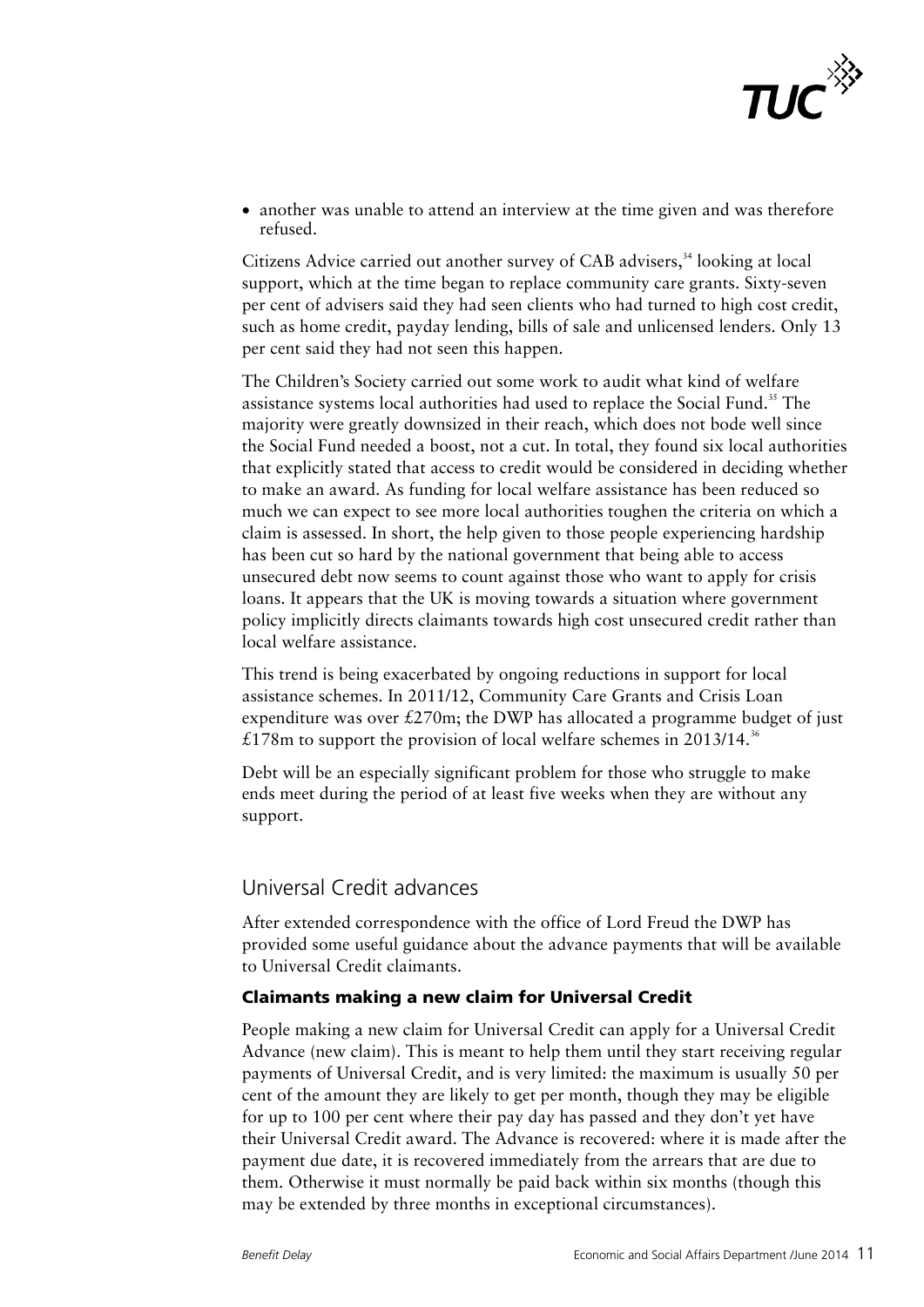

To qualify, in addition to having an underlying entitlement to UC, claimants must be in financial need and, crucially, be able to afford the monthly repayments. This means that claimants with existing debts (precisely those who may be facing the greatest financial hardship as a result of benefit delay) are also the most likely to be declined.

#### **Claimants moving onto Universal Credit from a 'legacy benefit'**

People who are transferring from a benefit that was paid weekly, fortnightly or four weekly in arrears to monthly paid Universal Credit can find they face a gap in payments. To help them cope they can apply for a Universal Credit Advance (benefit transfer). This is a one off advance of 50 per cent of their expected Universal Credit entitlement and again, it has to be repaid, usually in instalments over up to twelve months through deductions from their monthly award.

Unlike the new claim Advances, claimants do not have to be in financial need to qualify. This type of advance will be phased out when all existing claimants have moved to Universal Credit.

## **Established Universal Credit claimants**

People who already get UC and whose circumstances change so that their entitlement goes up can apply for a Universal Credit Advance (change of circumstances) if they cannot wait till the end of their assessment period for the increase. The maximum is usually 50 per cent of the total indicative monthly award, recovered over a maximum period of six months (though this may be extended by three months in exceptional circumstances). Again, to qualify, in addition to having an underlying entitlement to UC, claimants must be in financial need and be able to afford the repayments.

#### **Universal Credit Claimants with an intermittent expense**

Universal Credit claimants with an emergency one-off expense can apply for a Budgeting Advance. This covers essential items like furniture or a cooker or fridge. To qualify, an applicant must have received Universal Credit (or one of the means-tested "legacy benefits") for at least six months and have had earnings below a set of very low thresholds:  $\text{\pounds}2,600$  for single people and  $\text{\pounds}3,600$  for couples during the previous six months. There are very strict capital rules too: for every £1 they have over £1,000 in savings, their maximum Advance is reduced by  $£1.$  If a claimant already has a Budgeting Advance, this must be repaid before they can qualify for another. The six month eligibility criterion is waived if the advance is needed to get or keep a job: to buy tools or make an advance payment for childcare, for instance.

The minimum Budgeting Advance is £100 and the maximum amounts are £348 for a single person,  $\text{\pounds}464$  for a couple without children and  $\text{\pounds}812$  for claimants with children.

The Advance normally has to be repaid within twelve months (in exceptional circumstances this can be extended by six months) and is recovered from their Universal Credit award.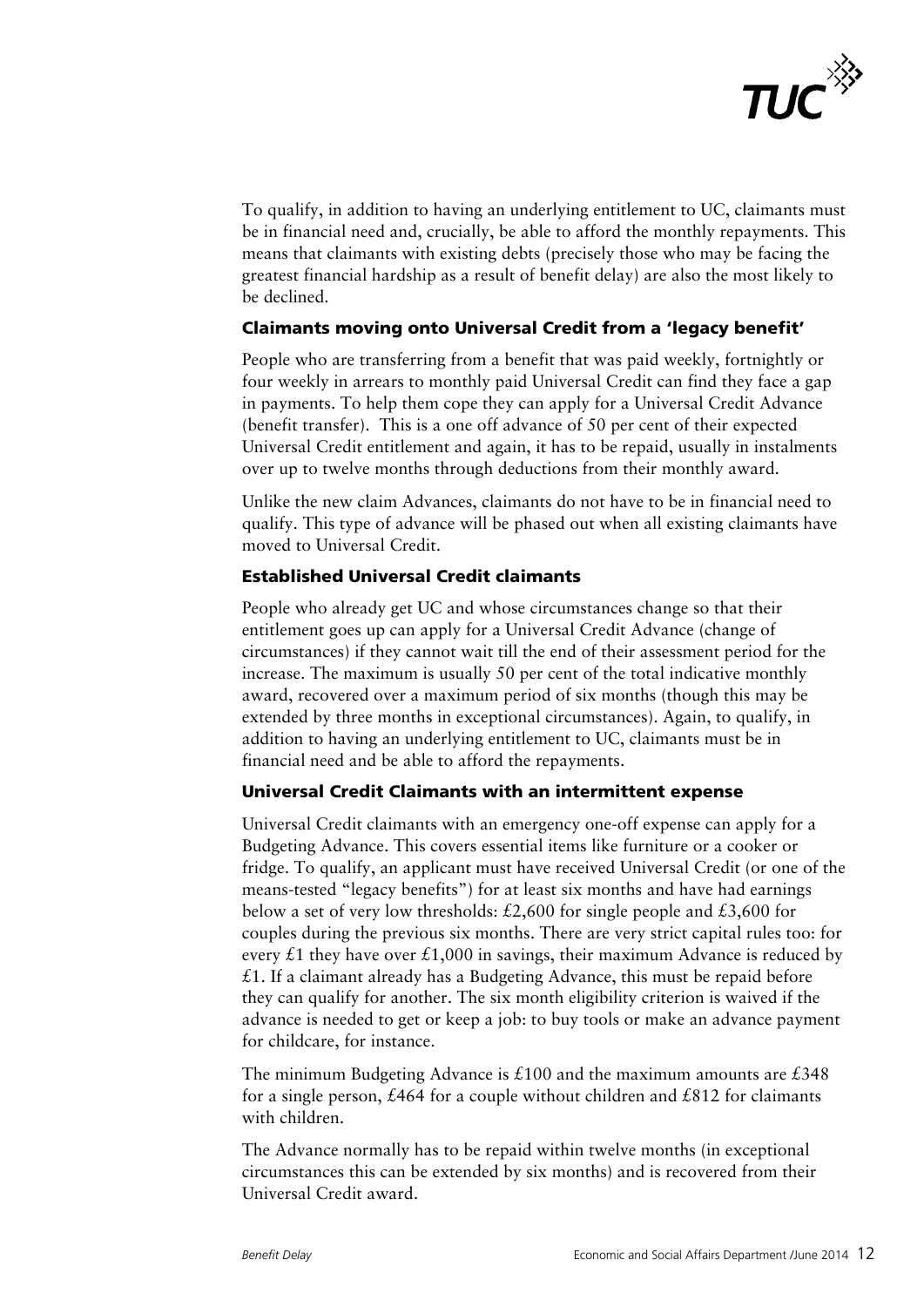

## **Budgeting support**

The DWP also offers budgeting support – "a mix of universal and targeted budgeting advice, alongside advances of benefit and financial products that are made available dependent on claimant circumstances." Some people may be offered alternative payment arrangements, such as payment of housing costs to the landlord, paying more frequently than every month or splitting the payment within the household.

It is unlikely that alternative payment arrangements will be available for everyone who needs them. The DWP says that "alternative payment arrangements are considered on a case-by-case basis and assessed on their individual merits. Wherever possible, these alternative payment arrangements will be time-limited and delivered in conjunction with appropriate support to help claimants successfully make the transition to monthly budgeting."

The TUC is also worried that there will not be enough Advances to meet the level of need, particularly given the tight eligibility criteria around them. Officials have indicated, for instance, that when the extended waiting days are introduced for JSA and ESA in October, they expect 15 per cent of JSA claimants to be in substantial financial need. These figures are based on the assumption that 40 per cent of JSA new claimants who face serve waiting days will either have received a redundancy payment or been employed (even if just for a few days) in the previous three months. It is very optimistic to assume that everyone in this position will have enough cash to get through till their first benefit payment, particularly if they are waiting up to six weeks. But even in the DWP's own figures this means around 250,000 claimants will be in hardship, with no guarantee of an advance. If similar assumptions are being made for UC, where claimants will have to wait at least five weeks for their first money, there are likely to be severe problems.

The Department admits that the October change will put 245,000 new JSA claimants and 35,000 new ESA claimants at risk of significant financial hardship, with the analysis suggesting that many more will also face financial difficulties and be at risk of taking out short-term loans. JSA claimants will lose an average of £40 per week and ESA claimants  $£50 -$  significant sums for people managing the shift to much lower incomes. The Department has admitted that, when waiting days are applied to UC, and affect the amounts for housing costs and children "the potential hardship for claimants is much greater."<sup>37</sup>

We have reason to fear that Universal Credit Advances will not be enough to meet the need for assistance. Short Term Benefit Advances (SBTAs) were introduced in 2013 to replace Crisis Loans, and they operate in much the same way as the Universal Credit Advances. The Child Poverty Action Group has compared<sup>38</sup> the Jan–Mar figures for Crisis Loans and the April–June figures for SBTAs. Of course, these figures only cover the early days of the new system, things may well change, but the initial results show that the number of people applying has fallen (this figure depends to a large extent on whether a claimant's Jobcentre Plus adviser mentions the availability of support) and that the proportion being approved is much reduced: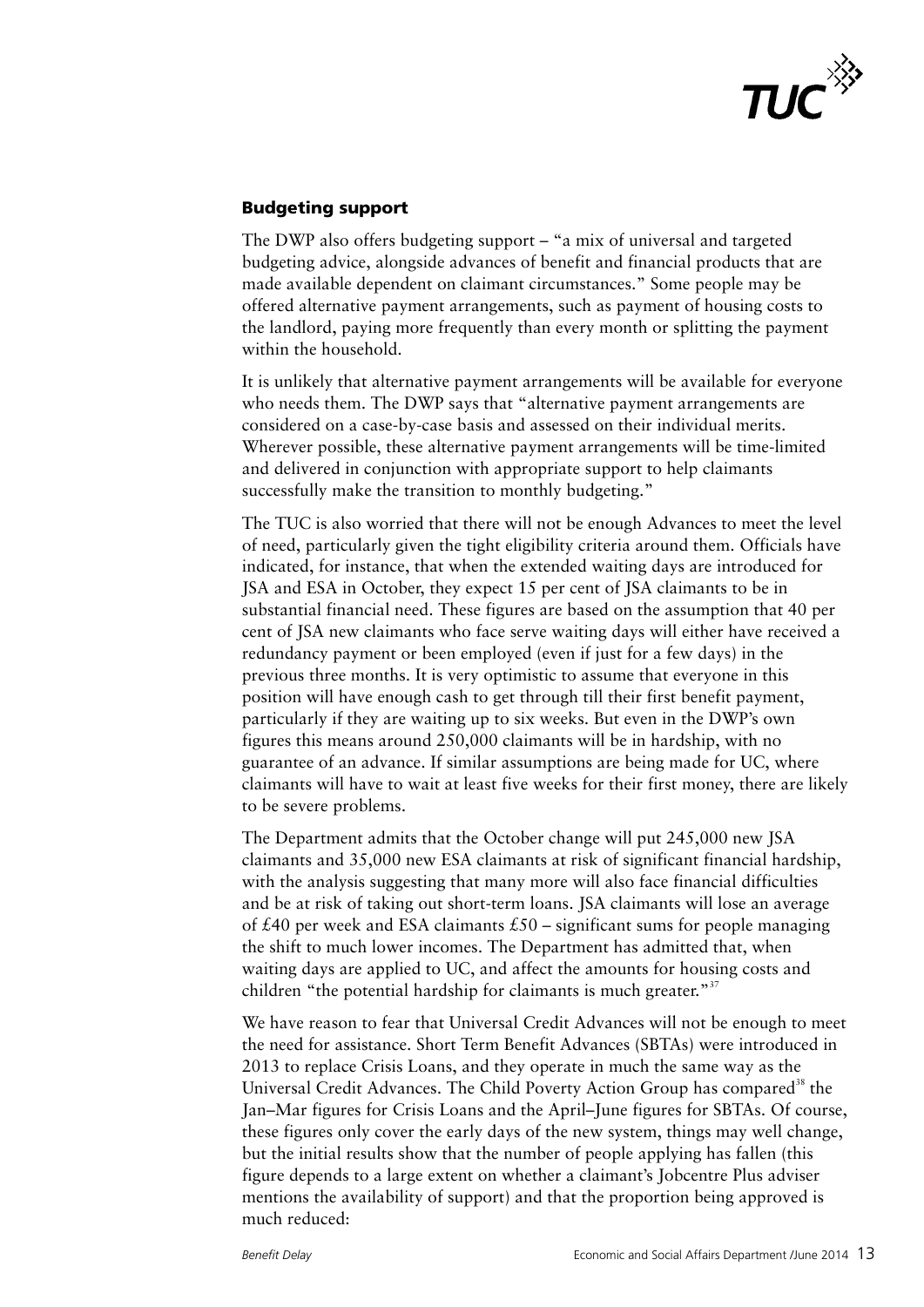

|                                           | Applications | Awards  | Proportion |
|-------------------------------------------|--------------|---------|------------|
| Crisis Loans, Jan-Mar 2013                | 268,300      | 225,800 | 84.2%      |
| Short-Term Benefit Advances, Apr-Jun 2013 | 82.801       | 18.781  | 22.6%      |

#### **Table 2. Crisis Loans and STBAs, Jan– Mar and Apr– Jun 2013**

It is worrying that the DWP's November 2013 evaluation found that UC claimants were more likely to obtain "funds in addition to their benefit", with 34 per cent doing so, compared with 19 per cent of JSA claimants in one survey, 26 per cent in another. In other words, on Universal Credit more people look set to seek alternative finance from a payday lender than under JSA. Similarly, more people look likely to use their bank overdrafts on Universal Credit than on JSA. And far more people seem likely to have to seek an advance from the DWP in the form of a Budgeting Advance or Universal Credit Advance than was the case under JSA<sup>39</sup> (although given the tough eligibility criteria it seems likely that many will find their requests refused). Those who find they are turned down will be at high risk of making greater use of payday lenders and bank overdrafts.

# Payday loans

There are two main problems associated with payday lending, or high cost credit, today. Firstly its business model is designed to lock people into dangerous debt. Secondly, any market competition that occurs within the industry negatively affects the consumer rather than reducing their costs of credit.

In a response to public misgivings about the ways in which payday lenders operate a common response is that lenders only sell credit occasionally. One influential paper on the subject by academics Flannery and Samolyk<sup> $40$ </sup> asked whether an industry like this could survive if there were fewer high frequency borrowers. Their answer is that it might, but its long-term scale would be substantially decreased. The incentive for this industry then is to keep high frequency borrowers borrowing. Indeed evidence shows that lenders in the UK have not only made tremendous profits over the past few years, particularly during the recession, but that they have done so by trapping people into long term debt. In 2007–8, the payday lending industry was worth around  $\text{\pounds}900m$ <sup>41</sup> while today it is estimated to be worth around  $\text{\pounds}2.2\text{bn}^{42}$  – a huge growth that many other businesses can only dream of. Britain's 12 leading payday loans companies made almost £1bn profits between them in  $2012/13$ .<sup>43</sup> Furthermore it has been found by the OFT that 28 per cent of the loans which are rolled over (where a lender allows a borrower to continue owing money after the repayment date, indicating severe repayment difficulties) or refinanced bring in around 50 per cent of the lender's total revenue.<sup>44</sup>

This was most callously demonstrated when it was found that one top boss at a major payday lending company sent emails to staff encouraging them to get borrowers to roll over loans instead of offering repayment plans to those struggling.<sup>45</sup>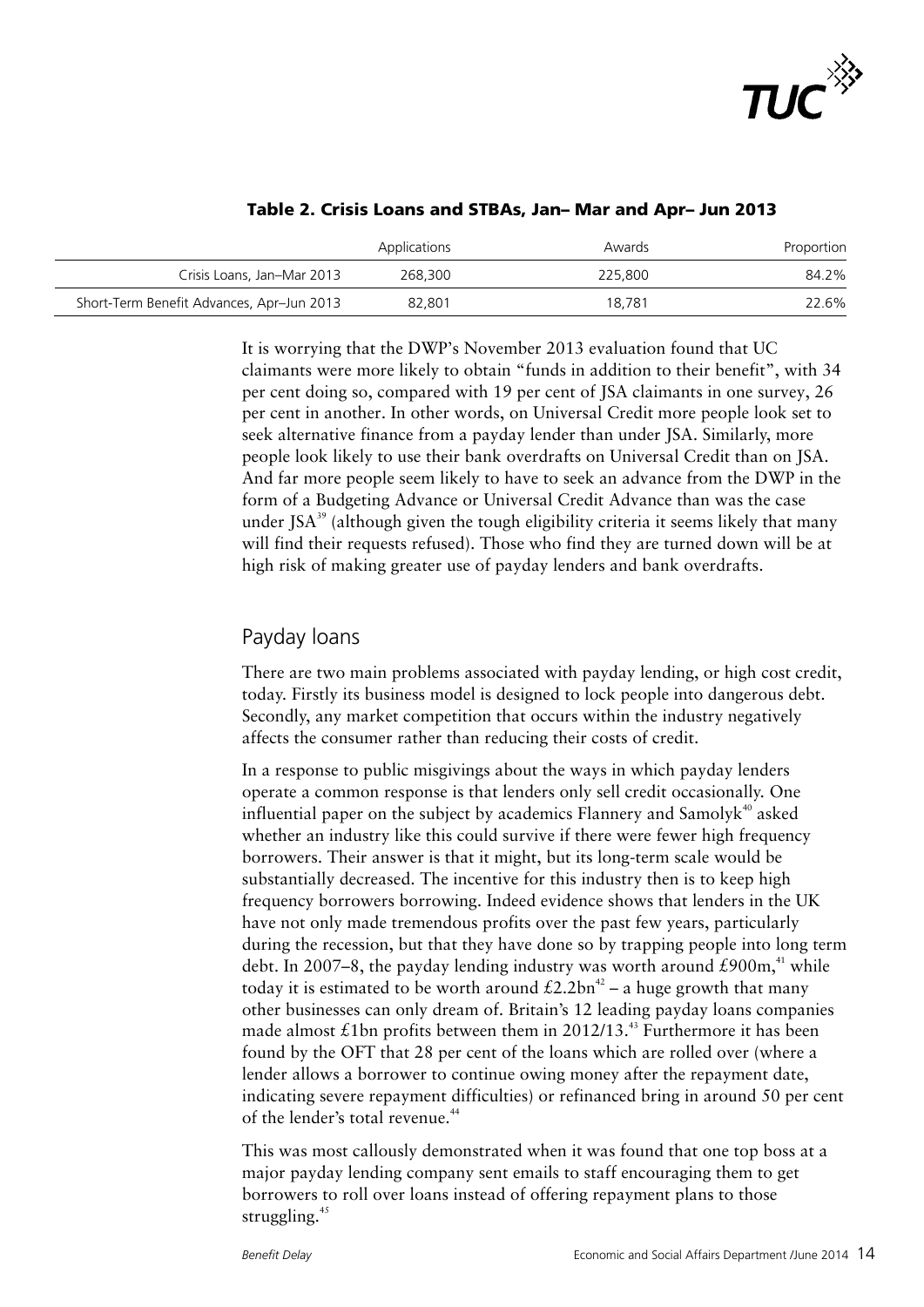

The argument that access to this type of expensive credit could count against a crisis loan claim is deplorable, not to mention irresponsible.

It is often claimed that competition keeps interest rates as low as possible. As Claude Saumaise, the  $16<sup>th</sup>$  century Dutch Calvinist said, "if the number of usurers multiplies, the price of money or interest will be driven down by the industry". This has not been the case with payday lenders: prices for this high cost credit have stayed at a solid average of £25 per £100 lent. Lenders do not in fact compete on price, but on the speed of getting credit into your account. It is thus a disincentive for the lender to carry out proper credit checks – a subject of much controversy.

The extent to which payday lenders drain money away was illustrated by a report by the London Mutual Credit Union that examined how much borrowers would have saved if they had borrowed through credit unions and not the high cost credit industry. It found that if the 8.2 million payday loans taken out in 2011/2012 had been through a credit union, an estimated saving of between  $£676m$  and  $£749m$  would have been made. This would equate to an average saving of at least £91.43 for every payday loan taken out.<sup>46</sup>

While payday lenders say on record that they do not lend to people on benefits, there is evidence to suggest otherwise and that payday lenders do not check their customers' ability to make payments before lending them money. Citizens Advice carried out work checking the payday lenders' Good Practice Customer Charter (published in November 2012 and written by the four main trade associations for payday lenders in the UK) against the reality of borrowers' experiences. Based on their survey of 4,000 people it was found that lenders only checked whether a loan was suitable for borrowers' circumstances in 39 per cent of the loans. Equally, lenders only carried out sound and proper affordability assessments and credit vetting for 39 per cent of the loans. $47$ 

The DWP has itself shown that some existing UC claimants will seek payday loans to supplement its benefits. More people under Universal Credit will do so than in the current system.

Benefit delay has been the reason for a significant rise in the referrals to food banks, but we know this only because the Trussell Trust and other agencies work to signpost this reality. Payday lenders are not quite so transparent. A payday lending trade association will not announce what proportion of applications to their members' shops has resulted from benefit delays. But it is a reasonable assumption that the five-plus week wait for someone who has lost their job to receive benefits will lead to an increased use of payday loans. This is because:

- a longer delay (for a larger number of benefit elements) is part of the design of Universal Credit
- the growth of high cost credit has swamped less affluent areas where benefit claimants are higher in number
- even claimants in the Universal Credit pilots (who have the simplest cases) have had to rely on debt, with credit options for many people limited to payday loans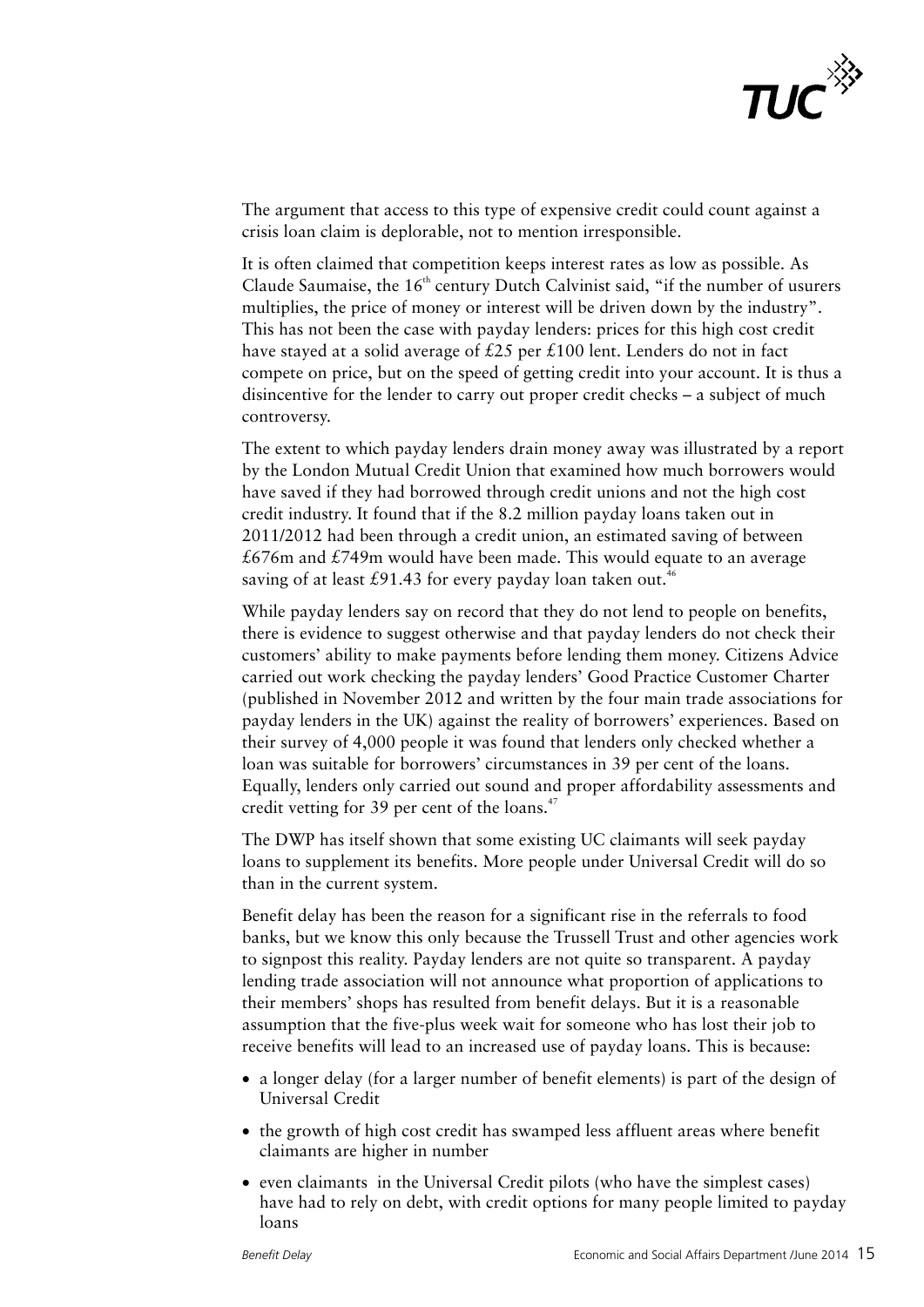

- the introduction of local welfare schemes has seen a significant decrease in funding and conditionality that is likely to exclude new claimants awaiting eligibility
- some local authorities will turn down applications for crisis loans if applicants are able to take on unsecured consumer credit like a payday loan.

# Access to mainstream banking

Another part of the problem is that mainstream banks have been discriminating against many less affluent areas. Research carried out by the School of Geography in the University of Nottingham found that some 7,500 bank and building society branches have been lost in the period covering 1989–2012.48 Inner city areas have lost banks 3.5 times faster than more affluent suburbs and small towns. One CityWire report noted that 52 per cent of credit products on the high street are from non-banks and 'other' financial institutions, including payday lenders and pawnbrokers.<sup>49</sup>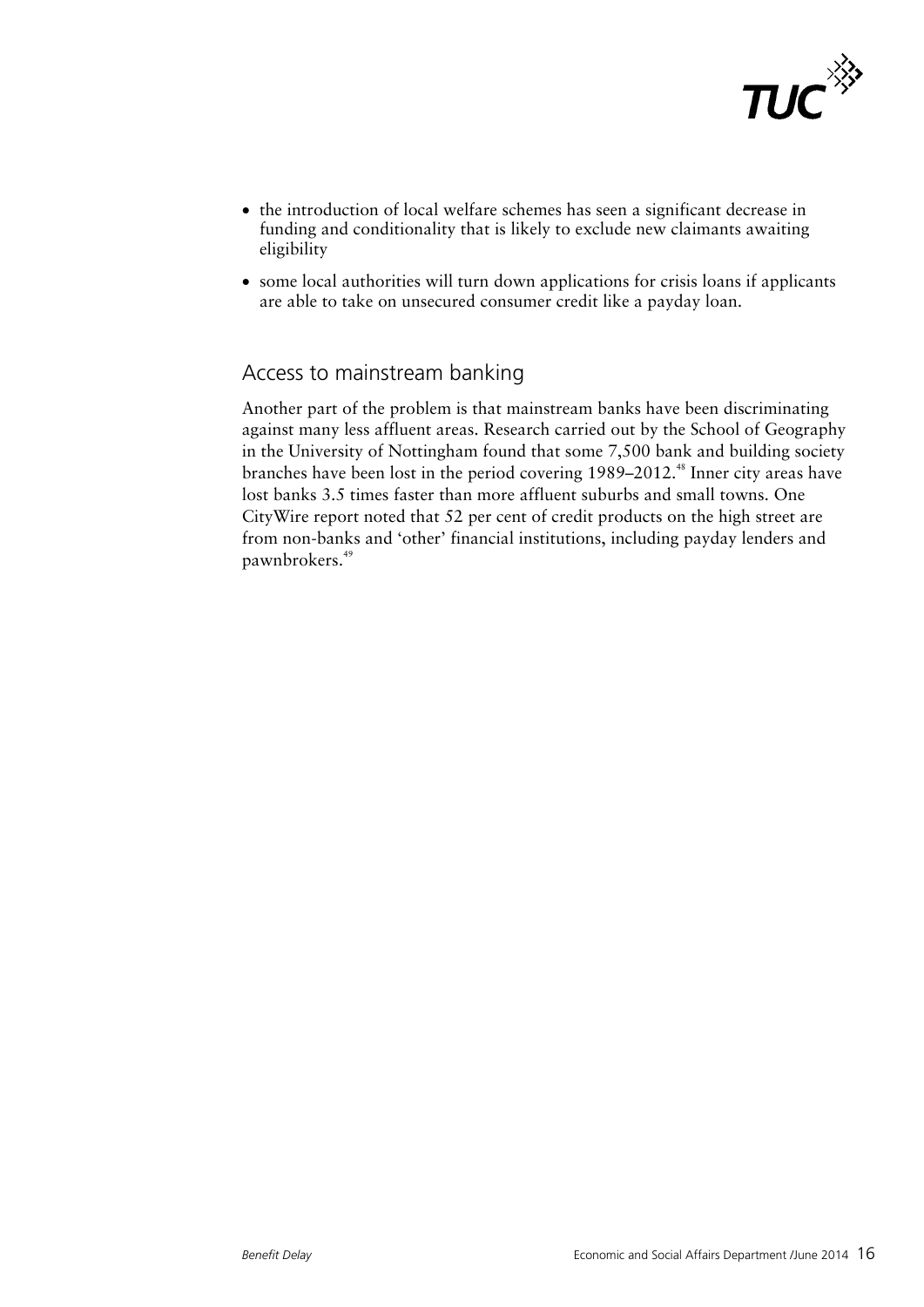

# Conclusions

It is often too easy for governments to forget the invisible costs to households in crisis when they underfund the services and benefits those households are entitled to. Scrapping the Social Fund and decreasing the budget for local schemes on a year-year basis risks putting those in hardship straight into the arms of high cost credit lenders. This in turn throws open the possibility of a long-term debt trap which makes it near impossible to save money or go through the next month without borrowing again.

The principle of simplifying the benefits system is positive for both the government and the claimant. For the former it means less risk of error and fraud. For the latter it is easier to see the advantages of work and get a realistic idea of the countervailing factors, such as the costs of childcare. Though the principle is valuable, there are clearly huge risks, such as:

- EU rules on interchange fees that could mean the newly banked claimants of Universal Credit may be hit with extra fees for using their cards
- a drop in the number of food bank volunteers (indeed many food banks around the country have reported an inability to cope under the pressure) $50$
- benefit recipients' limited access to the internet to check their online finances limiting their ability to actively manage their money
- a widespread ban of tenants on benefits by some landlords, and a shortage of private rental housing (the uncertainty is having a knock-on effect already) $^{51}$
- $\bullet$  the effect of sanctions on families' potential incomes.<sup>52</sup>

In this context the government should be doing everything it can to make the system work better for claimants, not to make life even tougher. But instead benefit delay will be a core design component of UC.

A three-day wait that is unpaid may seem very little to some, but to many it means the difference between eating and not. However, a seven-day wait is unbearable for a new claimant, particularly when all elements of benefit entitlement (including those intended to meet housing costs and the additional costs of brining up children) are included. When you consider also the assessment month and the further seven-day gap between the end of the assessment and the first payment, the associated problems that are likely to arise are clear. The government should be looking at IT solutions that reduce this number, not increase it – after all, what is the taxpayer paying for if not a more sophisticated system?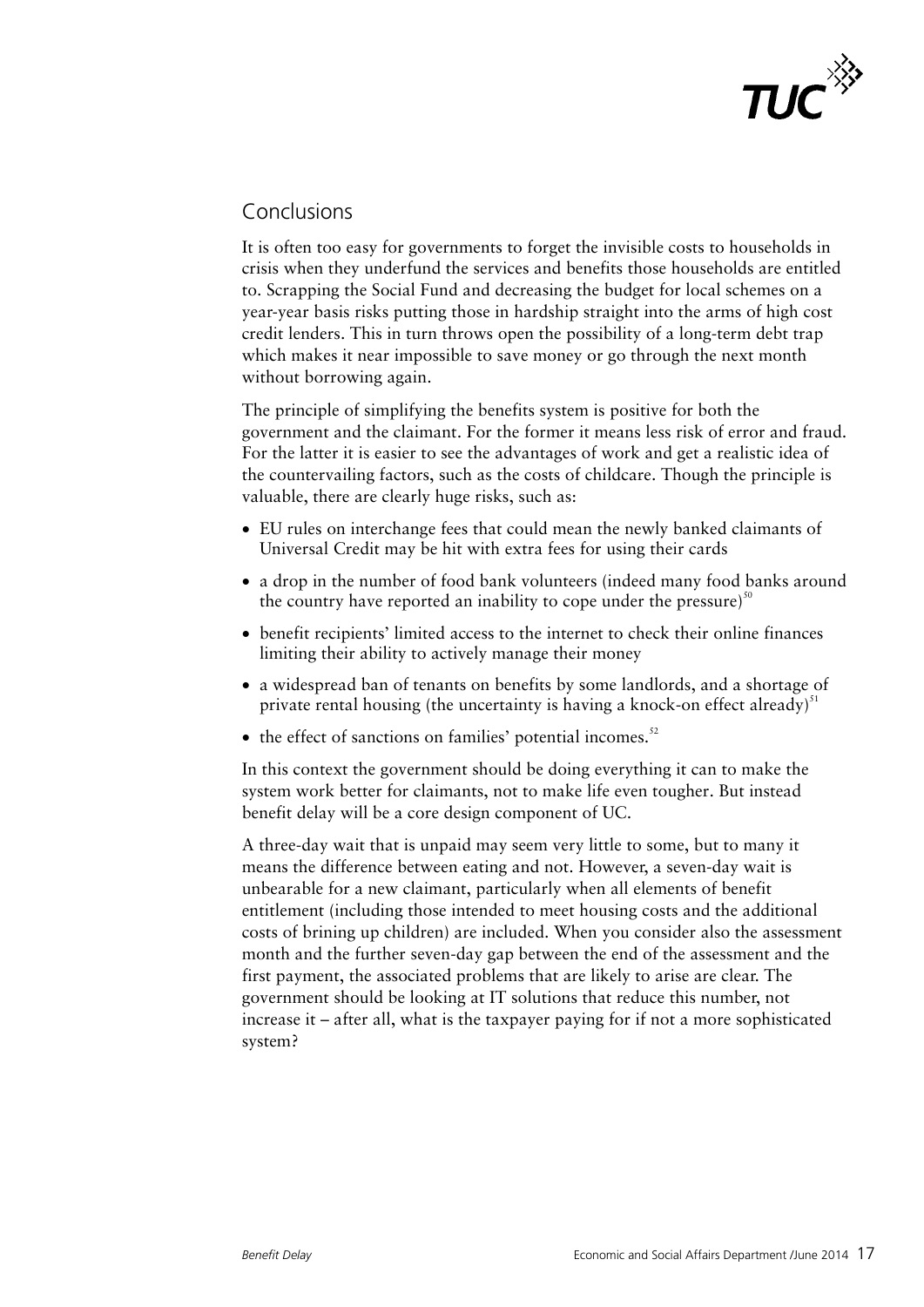

# Recommendations

In light of the likely consequences of waiting at least five weeks we therefore make these key recommendations:

- 1. The new seven-day waiting period is unacceptably long. It is also far tougher than the previous three-day wait as payments designed to support claimants with the costs of housing and raising children will also be held back. The seven-day waiting period should be abolished, with benefit entitlements reverting to the current status quo (a three-day wait for JSA and immediate eligibility for payments designed to meet wider specific needs).
- 2. After the seven-day waiting period has expired, Universal Credit claimants will still face a delay of at least another five weeks before they receive any cash. This will place large numbers of new claimants at risk of significant hardship. To help alleviate this difficulty claimants should be able to request to receive UC on a two-weekly basis. This payment schedule mirrors the basis on which many people, particularly those on low incomes, receive their earnings.
- 3. For those who struggle during the extended wait, there will be the option of requesting a Universal Credit Advance. But eligibility for this payment will be very tightly drawn and the value of Advances will only be a proportion of lost benefits. The DWP should widen eligibility so that anyone who requests an Advance before their first UC payment is received is able to access one. This would mirror good employment practice, where many employers offer new employees access to a cash advance on their first pay cheque. Similarly, all claimants who want to request that the housing element of their UC is paid directly to their landlord should be able to take up this option. Where claimants believe that varying the prescribed payment options would improve their ability to budget DWP should not be stopping them. In addition, the value of Advances should be increased.
- 4. While Universal Credit Advances will provide some help, they will have to be paid back leaving claimants struggling the month after their Advance has been received. While the option to request fortnightly payments and the abolition of the initial seven waiting days would partially offset this challenge, the financial costs of early benefit delays will still be significant for some. This is why the DWP should make sure that state backed emergency financial assistance is available to those in particular need during the early days of their benefit claim, ideally by reintroducing the Crisis Loan element of the Social Fund.
- 5. Even if the design of UC is improved, the whole system could face substantial problems if it is not properly resourced and there are not enough staff in place to run it properly. Administrative problems are already a cause of substantial existing benefit delays. To ensure that the implementation of UC addresses these problems, rather than compounding them, DWP must ensure that enough staff are in place to meet tight processing deadlines (without the JCP workforce being placed under undue pressure).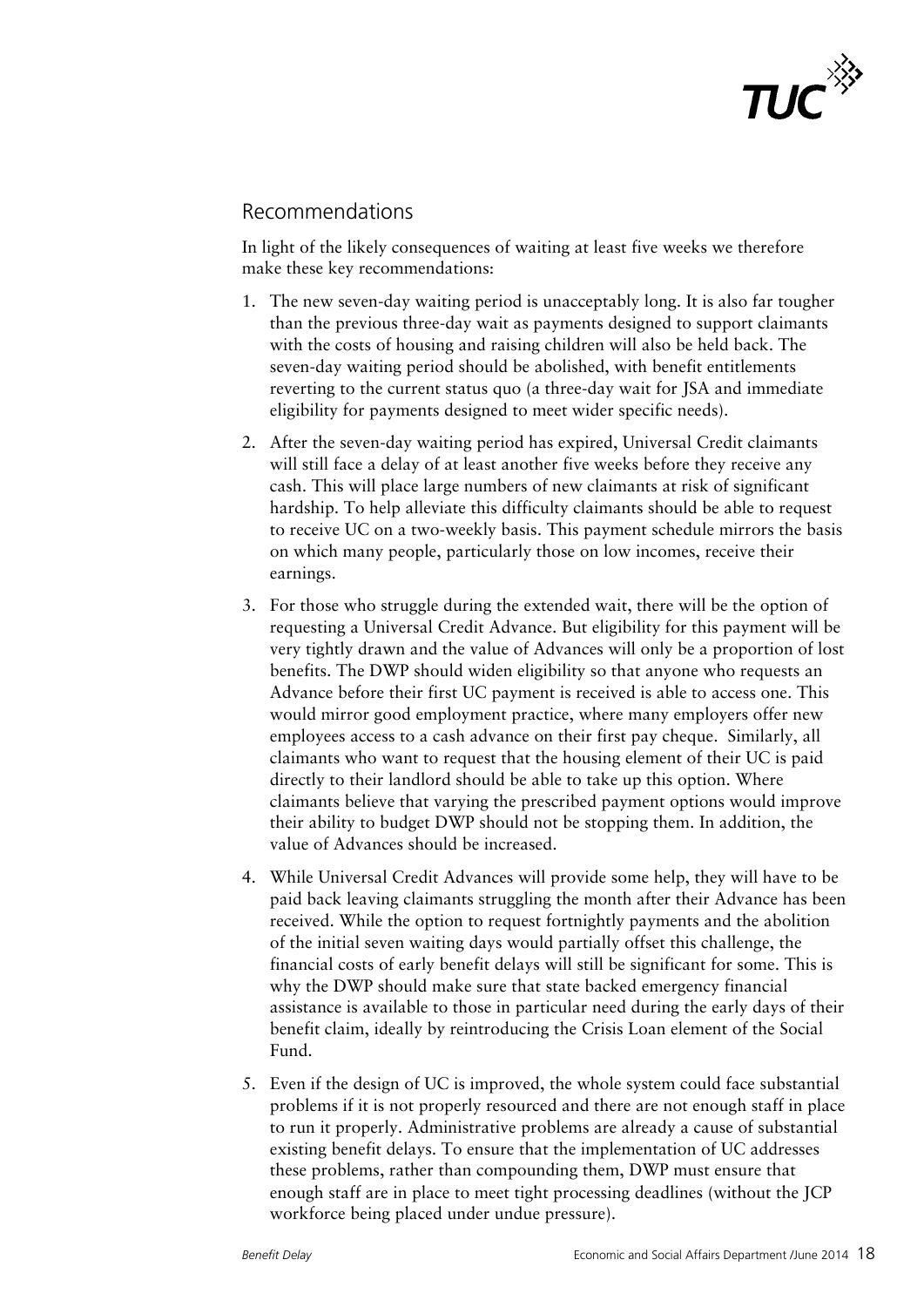

- 6. The DWP should make sure that every new UC claimant is provided with clear and upfront information on Universal Credit Advances, ongoing Budgeting Advances and personal budgeting support services.
- 7. It is vital that the JCP workforce know that personal budgeting support is available to anyone who is migrating to UC and not just those with difficulties.
- 8. The DWP should make it a requirement of all local assistance schemes to ensure access to high-cost, unsecured credit is not used against a claimant trying to access state run schemes.
- 9. The DWP should be proactive in attempting to reduce claimants' reliance on payday loans, offering their support for the new regulator of the consumer credit market, the Financial Conduct Authority, to build into their regulation methods a real-time database of unsecured loans being taken out. The success of this initiative relies on forcing lenders to submit all lending data. This would enable the DWP to better target extra support at individuals who are taking out high cost credit products to supplement their benefits or in lieu of benefits if they face delay.
- 10. It is important that lack of access to the internet does not prohibit claimants from managing their money effectively. Where claimants do not have affordable and regular internet access they should not be required to claim and manage UC payments via an online system.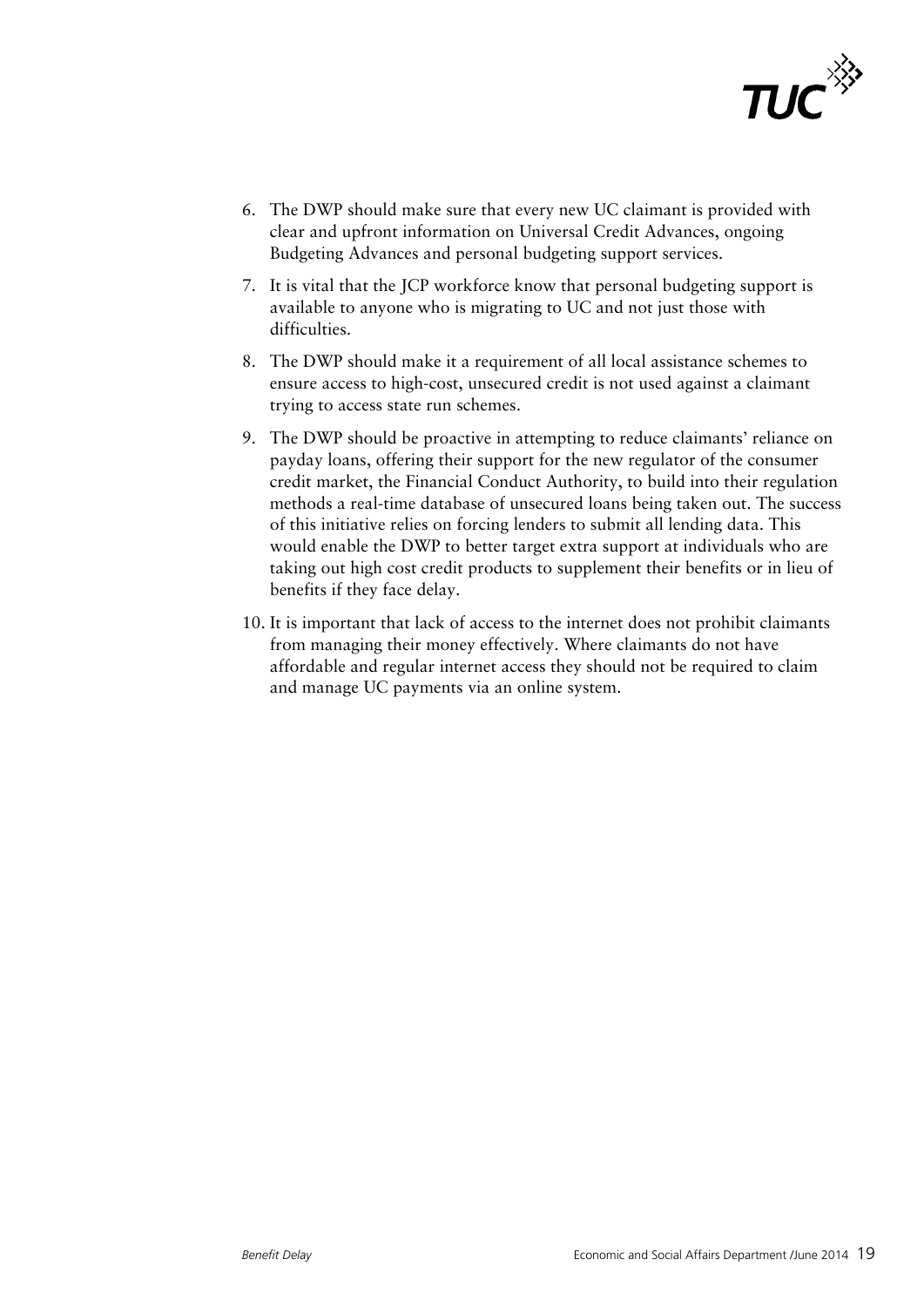

# **Glossary of terms**

| Arrears                        | Unpaid, overdue debt related in this context to rental arrears where money usually<br>paid to a landlord is late.                                                                                                                                                                                                                                                                                                                 |
|--------------------------------|-----------------------------------------------------------------------------------------------------------------------------------------------------------------------------------------------------------------------------------------------------------------------------------------------------------------------------------------------------------------------------------------------------------------------------------|
| Bedroom Tax                    | A change in housing benefit rules that the government calls the removal of the<br>spare room subsidy                                                                                                                                                                                                                                                                                                                              |
| <b>Budgeting</b><br>Advances   | An advance payment provision that will eventually come to replace the Budgeting<br>Loans (see below) as Universal Credit is widely rolled out. The eligibility criteria for<br>these advances are tightly drawn and are limited to maximum amounts for<br>different family types (as is discussed in more detail in this report).                                                                                                 |
| Budgeting<br>Loans             | A scheme by the Department for Work and Pensions to help long-term, income-<br>related benefit recipients cope with the cost of essential items like furniture and<br>household equipment. As Universal Credit is rolled out across the country this<br>scheme will be replaced with payments on account of benefit, called Budgeting<br>Advances (see above).                                                                    |
| Community<br>Care Grants       | Interest-free loans to help people on low incomes when moving out of residential<br>care to live independently in the community. As of 1 April 2013, these grants are<br>no longer available.                                                                                                                                                                                                                                     |
| Conditionality<br>Regime       | The claimant commitment, a new regime of conditionality that a benefit recipient<br>must agree to when migrating to or claiming Universal Credit.                                                                                                                                                                                                                                                                                 |
| Consumer<br>Credit             | An unsecured debt (that is a debt not secured on property) incurred for purchases<br>made on credit cards, lines of credit and some loans.                                                                                                                                                                                                                                                                                        |
| Council Tax<br>Support Scheme  | A local council replacement of Council Tax Benefit, which came into force on 1<br>April 2013. The change has meant many low-income households previously<br>eligible for support are now no longer so.                                                                                                                                                                                                                            |
| Crisis Loans                   | Interest-free loans that provided help in an emergency or disaster. No longer<br>available.                                                                                                                                                                                                                                                                                                                                       |
| Disability Living<br>Allowance | A non-means-tested, non-contributory benefit that will now be phased out during<br>2013-16. Eligibility required the recipient to have had a disability for at least three<br>months, and for the disability to be expected to continue for at least six more<br>months.                                                                                                                                                          |
| <b>JSA</b>                     | Jobseeker's Allowance is a benefit for people who are unemployed but capable of<br>work. How much recipients are entitled to are based on personal circumstances<br>but will be at least £56.80 per week.                                                                                                                                                                                                                         |
| Pathfinder Areas               | The areas where Universal Credit are being piloted and tested for the first time<br>before their wider role out.                                                                                                                                                                                                                                                                                                                  |
| Payday loans                   | A high cost form of consumer credit that can often have annual interest rates of<br>up to 4,000 per cent attached to them.                                                                                                                                                                                                                                                                                                        |
| PIP                            | The Personal Independence Payment, which replaces the Disability Living<br>Allowance (see above). It aims to help with some of the extra costs caused by<br>long-term ill-health or a disability for those aged 16 to 64.                                                                                                                                                                                                         |
| Sanctions                      | The withdrawal of benefit payments by the DWP from a recipient on grounds<br>including missing an interview, leaving a job voluntarily or not turning up to the<br>job centre for assessment. Many claimants appeal against sanctions but even if<br>they are successful will already experienced a delay or a full loss of benefit<br>payments. Under Universal Credit's new conditionality regime sanctions will be<br>tougher. |
| Social Fund                    | A support fund for low income or benefit claimant households to help with one<br>off expenses through either grants (the Community Care Grant) or loans (Crisis<br>Loans). On 1 April 1 2013 it was scrapped and is now subject to a postcode<br>lottery for its existence in local authorities.                                                                                                                                  |
| Universal Credit               | A new benefit that has started to replace six existing benefits with a single<br>monthly payment.                                                                                                                                                                                                                                                                                                                                 |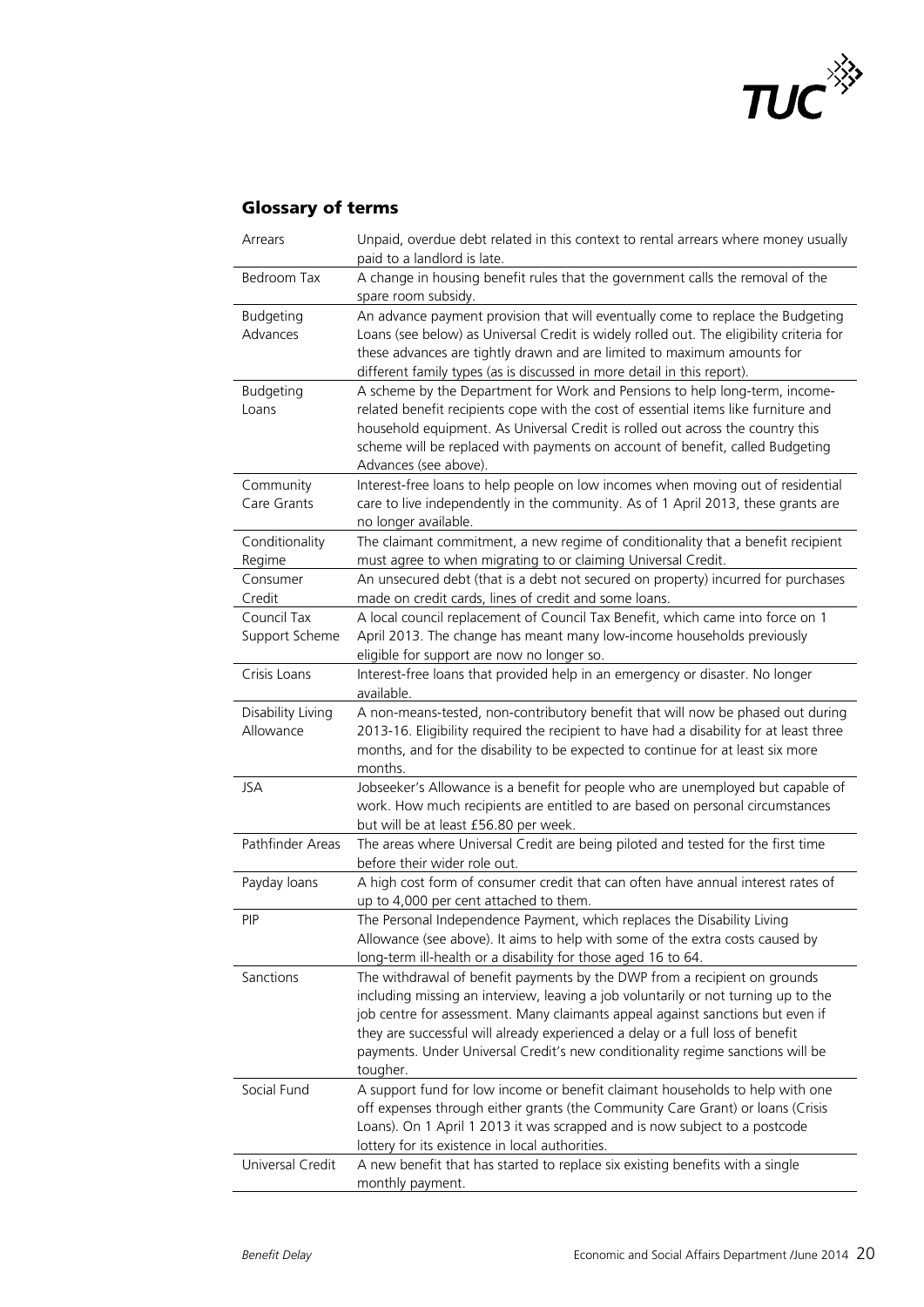

**Notes** 

1 DWP, *Universal Credit pathfinder evaluation: interim results from the Universal Credit claimant survey*, wave 1

https://www.gov.uk/government/uploads/system/uploads/attachment\_data/file/263427/ucreport-final.pdf (901 achieved sample size for respondents)

2A think tank founded by the current Secretary of State for Work and Pensions, the Rt Hon Iain Duncan Smith MP.

3Lindsay Judge, Child Poverty Action Group for TUC, *Will Universal Credit Work?* (2013) http://www.tuc.org.uk/sites/default/files/tucfiles/TUCcpag-report.pdf

4 In a private conversation

5 http://ssac.independent.gov.uk/pdf/ssac-memorandum.pdf

6DWP, *Universal Credit Impact Assessment* (2012) https://www.gov.uk/government/uploads/system/uploads/attachment\_data/file/220177/uni versal-credit-wr2011-ia.pdf

7Randeep Ramesh, "Universal Credit: Government Admits 800,000 More Households Stand to Lose", *Guardian* http://www.theguardian.com/society/2012/dec/11/universalcredit-more-families-lose-out

8Donald Hirsch and Yvette Hartfree, *Universal Credit and Minimum Income Standards* (2013) http://www.jrf.org.uk/publications/universal-credit-mis

9Mike Brewer, James Browne, Wenchao Jin, *Universal Credit: A Preliminary Analysis* http://www.ifs.org.uk/bns/bn116.pdf

10A concept introduced by the Joseph Rowntree Foundation in 2008 relating to an acceptable standard of living.

11Donald Hirsch and Yvette Hartfree, *Universal Credit and Minimum Income Standards* (2013) http://www.jrf.org.uk/publications/universal-credit-mis

12 Ibid

13 James Kirkup, "Autumn Statement 2013: Britain Can No Longer Afford Welfare State, Warns Osborne", *Telegraph* http://www.telegraph.co.uk/finance/budget/10487295/Autumn-Statement-2013-Britaincan-no-longer-afford-welfare-state-warns-Osborne.html

14 Suspicions arose after a recent report revealed that just three DWP IT staff are working on the digital Universal Credit system. See http://news.idg.no/cw/art.cfm?id=4546BAE3- C343-965D-5134C316E4BB7CF9

15Both from private conversations

16 Peter Dominiczak, "Iain Duncan Smith Says Universal Credit 'On Budget' Despite Millions Wasted", *Telegraph* http://www.telegraph.co.uk/news/politics/10505158/Iain-Duncan-Smith-says-Universal-Credit-on-budget-despite-millions-wasted.html

17Citizens Advice, *Universal Credit Managing Migration Pilot Baseline Results* (2013) www.citizensadvice.org.uk/citizens\_advice\_managing\_migration\_pilot\_ baseline\_results\_summary.pdf

18Nigel Keohane and Ryan Shorthouse, *Sink or Swim?: The Impact of the Universal Credit* (2012)

http://www.smf.co.uk/files/1913/4779/2202/20120916\_Sink\_or\_Swim\_web\_ready2.pdf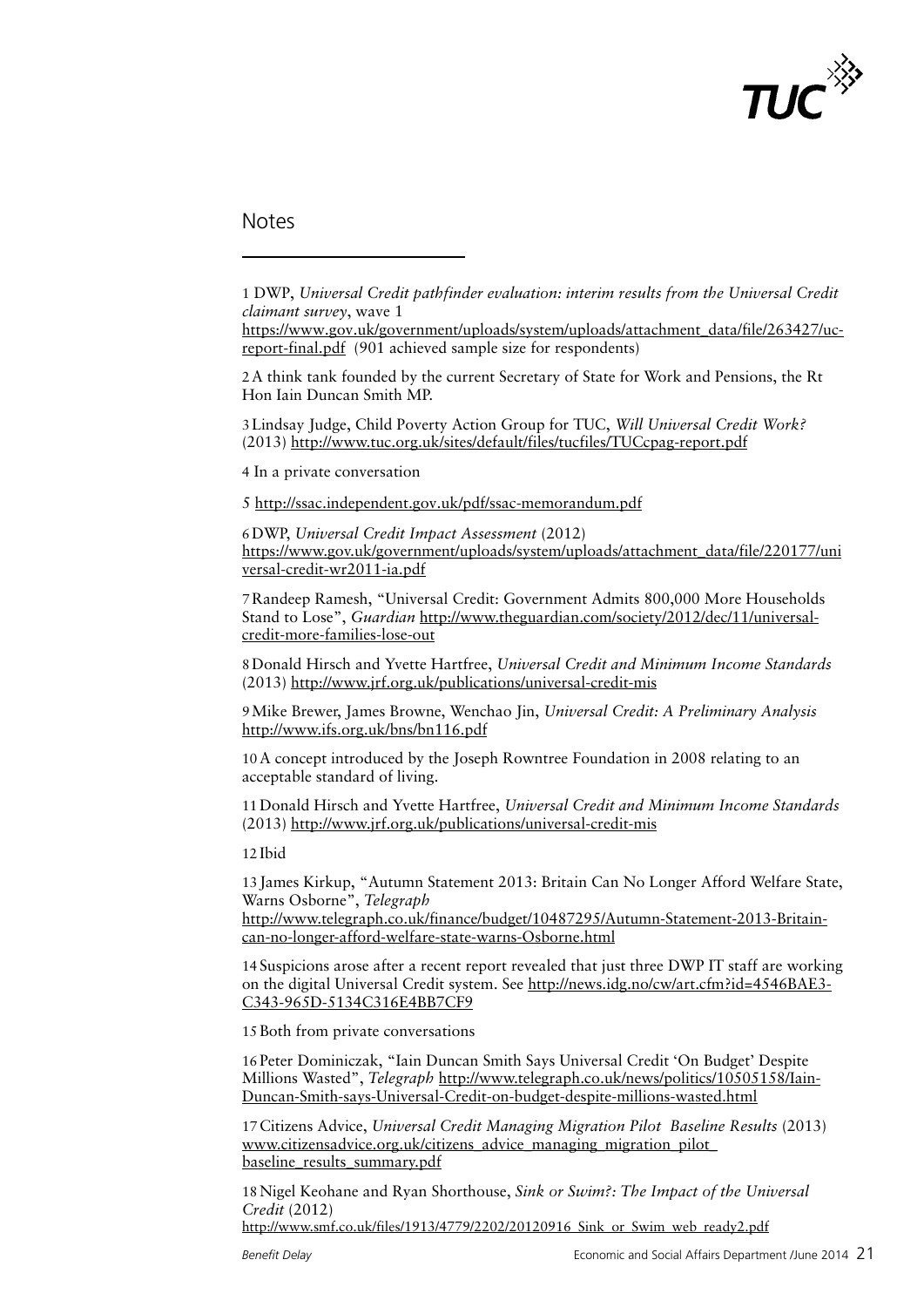

19Andrea Kirkpatrick, *Local Authority Led Pilots: A summary of early learning from the pilots* (2013)

<u> 1989 - Johann Barn, amerikansk politiker (d. 1989)</u>

https://www.gov.uk/government/uploads/system/uploads/attachment\_data/file/225068/rrep 848.pdf

20 http://www.lgcplus.com/briefings/corporate-core/finance/crisis-loans-fundingaxed/5066719.article and http://www.cpag.org.uk/content/tearing-safety-net

21Dr Eoin Clarke, "Here is a Database of 926 Food Banks in the UK. Please Consider Sharing", *The Green Benches* http://www.greenbenchesuk.com/2014/01/a-full-directoryof-890-food-banks-soup.html

22The Trussell Trust, "Increasing Numbers Turning to Foodbanks Since April's Welfare Reforms" http://www.trusselltrust.org/resources/documents/Press/Increasing-numbersturning-to-foodbanks-since-Aprils-welfare-reforms.pdf

23Zoe Williams, "To Lord Freud, a Food Bank is an Excuse for a Free Lunch", *The Guardian*, http://www.theguardian.com/commentisfree/2013/jul/04/lord-freud-food-banks

24 In a private conversation

25Citizens Advice, "Rent Arrears and Threat of Homelessness on the Rise as Economic Growth Fails to Reach Social Tenants", http://www.citizensadvice.org.uk/index/pressoffice/press\_index/press\_20131220.htm

26NLA, *Landlord Guide to Rent Arrears* http://www.landlords.org.uk/sites/default/files/landlords\_guide\_to\_rent\_arrears\_4156.pdf

27Chris Norris, head of policy at the NLA, confirmed this for me

28Observation made by Kenneth Gibb, Director of Policy Scotland and Professor of Housing Economics at the University of Glasgow, in a private conversation.

29Cox, Whitley, Brierley, *Financial Pressures in the UK Household Sector: Evidence from the British Household Panel Survey,* http://papers.ssrn.com/sol3/papers.cfm?abstract\_id=708984

30 James Mitchell, Kostas Mouratidis and Martin Weale, *The Long-Term Relationship Between Poverty and Debt* (2005) http://www.jrf.org.uk/publications/long-termrelationship-between-poverty-and-debt

31Damon Gibbons, *Local Welfare Provision, Low-Income Households, and Third Sector Financial Services Provision* (2013) http://www.cesi.org.uk/publications/local-welfareprovision-low-income-households-and-third-sector-financial-services-provi

32 Polly Toynbee, *Hard Work*(2003), Bloomsbury Publishing

33Citizens Advice, *Social Fund Reform: debt, credit and low-income households* (2010) www.citizensadvice.org.uk/citizens\_advice\_response\_to\_social\_fund\_reform \_june10\_final\_worddoc.pdf

34Citizens Advice, *Local Support to Replace Community Care Grants and Crisis Loan* www.citizensadvice.org.uk/social\_fund\_response\_dwp\_call\_for\_evidence april 2011 final ab.pdf

35The Children's Society, *Nowhere to Turn* (2013) http://www.childrenssociety.org.uk/sites/default/files/tcs/nowhere-to-turn-final.pdf

36Damon Gibbons, *Local Welfare Provision, Low-Income Households, and Third Sector Financial Services Provision* (2013) http://www.cesi.org.uk/publications/local-welfareprovision-low-income-households-and-third-sector-financial-services-provi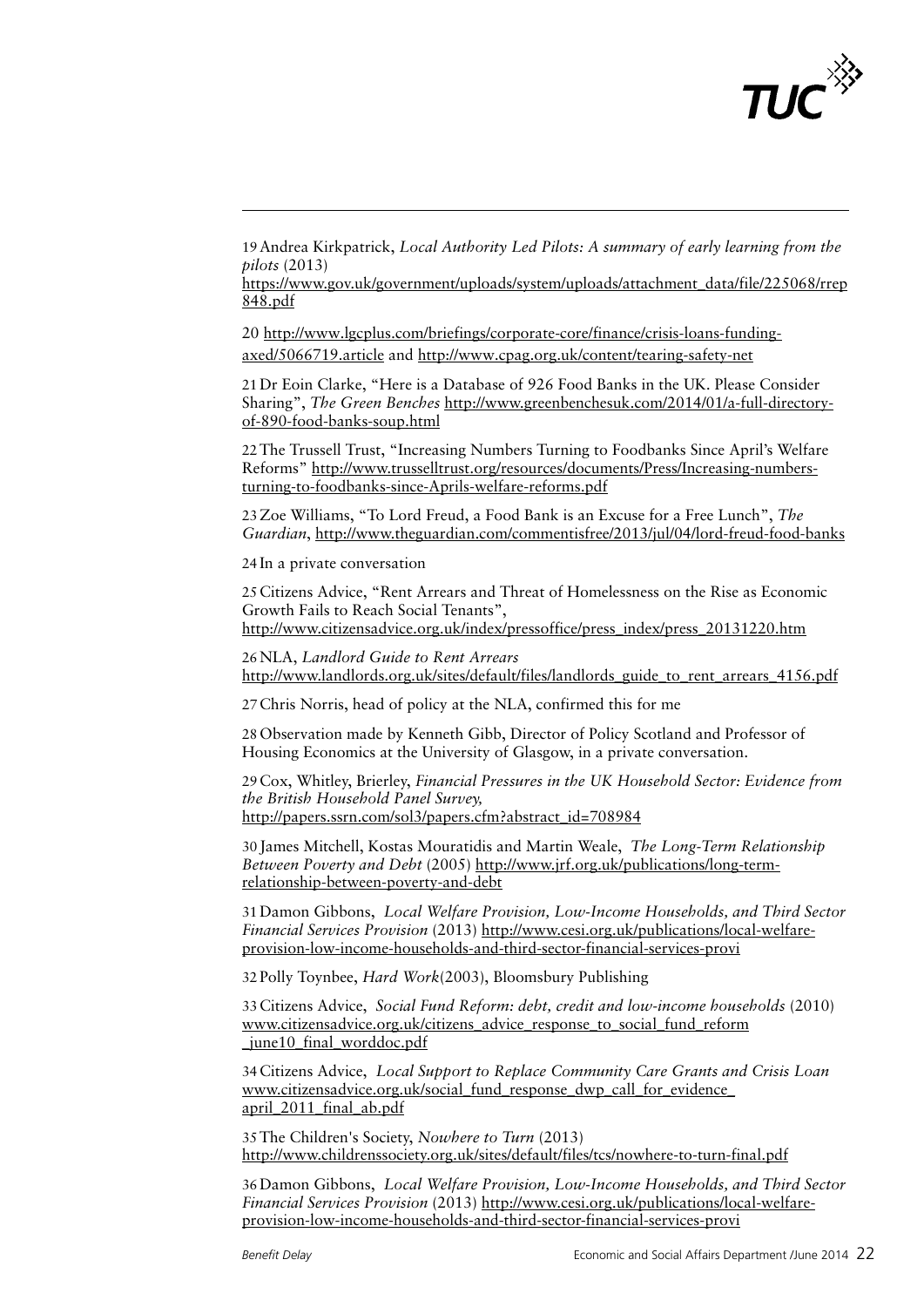

37 http://ssac.independent.gov.uk/pdf/ssac-memorandum.pdf

38 London Funders, *Localisation of the Social Fund: The first six months* (2013) http://www.londonfunders.org.uk/sites/default/files/images/24OctREPORTsocial%20fund .pdf

<u> 1989 - Johann Barn, amerikansk politiker (d. 1989)</u>

39DWP, *Universal Credit Pathfinder Evaluation: Interim results from the Universal Credit claimant survey*, wave 1

https://www.gov.uk/government/uploads/system/uploads/attachment\_data/file/263427/ucreport-final.pdf (901 achieved sample size for respondents)

40Mark Flannery and Katherine Samolyk, *Payday Lending: Do the costs justify the price?*  (2005) http://www.fdic.gov/bank/analytical/cfr/2005/wp2005/CFRWP\_2005- 09 Flannery Samolyk.pdf

41OFT, *Payday Lending Compliance Review* (2012) http://www.oft.gov.uk/shared\_oft/business\_leaflets/consumer\_credit/OFT1466.pdf

42OFT, *Payday Lending: Consultation on a Market Investigation Reference* (2013) http://www.oft.gov.uk/shared\_oft/Credit/oft1482.pdf

43 *Jason Lewis, Revealed: The £1 billion high cost lending industry*, TBIJ, http://www.thebureauinvestigates.com/2013/06/13/revealed-the-1billion-high-cost-lendingindustry/

44OFT, *Payday Lending Compliance Review: Final Report* (2013) http://www.oft.gov.uk/shared\_oft/Credit/oft1481.pdf

45 John Ferguson, "Revealed: Scots Boss at Payday Loan Firm Orders Staff to Keep Desperate Cheque Centre Clients Crippled in Debt," *Daily Record*, http://www.dailyrecord.co.uk/news/scottish-news/revealed-scots-boss-payday-loan-2240215

46The Financial Inclusion Centre, C*an Payday Loan Alternatives be Affordable and Viable? An evaluation of London Mutual Credit Union's pilot scheme* (2013) http://www.transact.org.uk/library-media/documents/Can-payday-loan-alternatives-beaffordable-and-viable-Summary-Report.pdf

47Citizens Advice, *Payday Loan Tracker Survey* (2013) www.citizensadvice.org.uk/citizens\_advice\_payday\_loan\_tracker\_survey\_ results.pdf

48 Shaun French, Andrew Leyshon and Sam Meek, *The Changing Geography of British Bank and Building Society Branch Networks*, 2003–2012 (2013) http://www.nottingham.ac.uk/business/forum/documents/crbfs-reports/crbfs-paper3.pdf

49David Campbell, *Eight Graphs: Subprime UK – how Wonga is driving the recovery,*

CityWire, http://citywire.co.uk/wealth-manager/eight-graphs-subprime-uk-how-wonga-isdriving-the-recovery/a697252#i=6

50 Patrick Butler, "Food Banks Struggle to Feed Hungry as Demand Rises"*, Guardian*, http://www.theguardian.com/society/2013/may/27/food-banks-struggle-demand-rises

51 See for example the case of Fergus Wilson, the landlord with over 1,000 properties, who decided in January to send out eviction notices to all tenants in receipt of housing benefit http://www.theguardian.com/money/2014/jan/10/fergus-wilson-property-tycoonmass-evictions

52 Patrick Arni, Rafael Lalive, Jan C. van Our, *How Effective are Unemployment Benefit Sanctions? Looking Beyond Unemployment Exit*